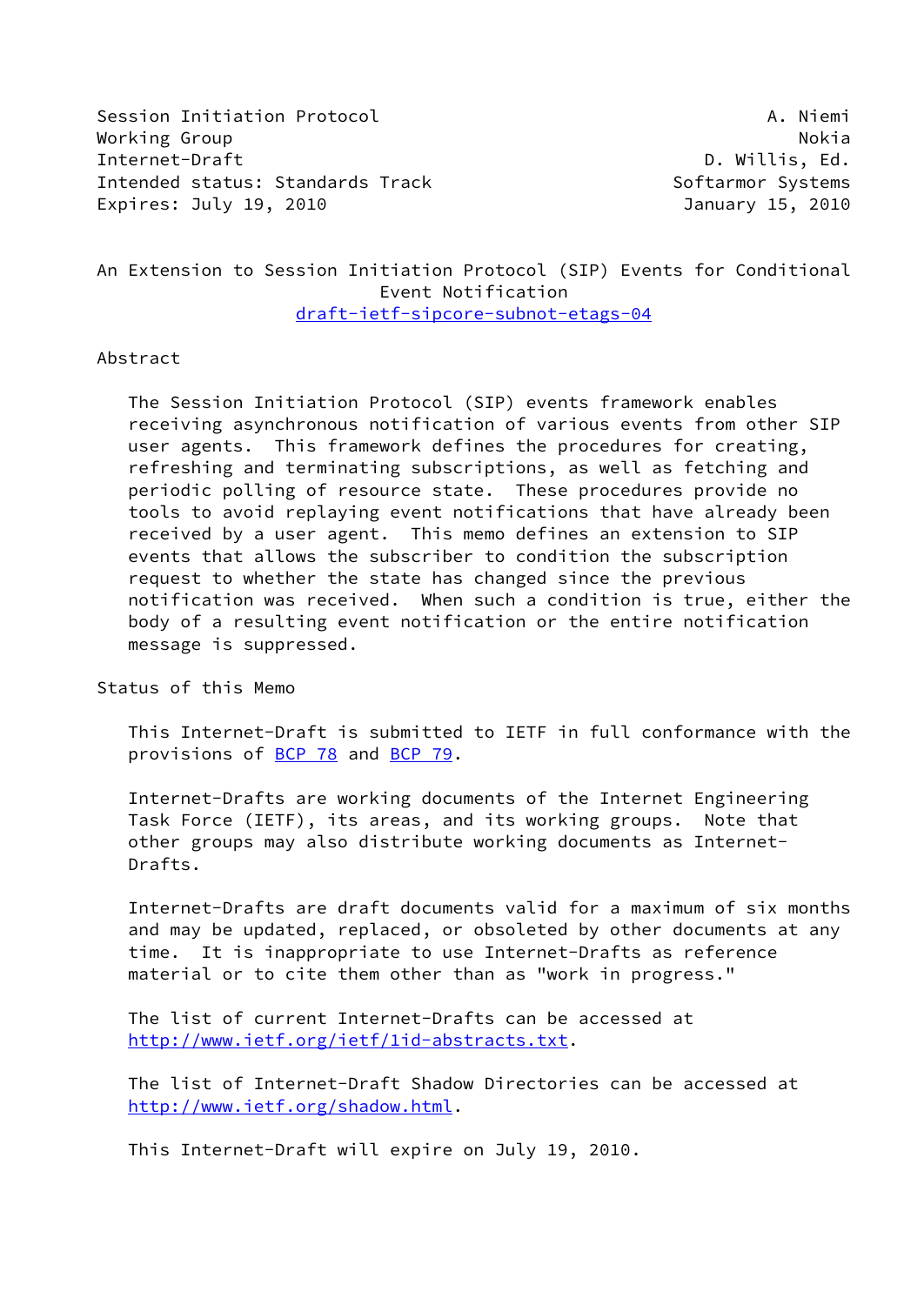Internet-Draft Entity-tags for SIP Events January 2010

Copyright Notice

 Copyright (c) 2010 IETF Trust and the persons identified as the document authors. All rights reserved.

This document is subject to **[BCP 78](https://datatracker.ietf.org/doc/pdf/bcp78)** and the IETF Trust's Legal Provisions Relating to IETF Documents [\(http://trustee.ietf.org/license-info](http://trustee.ietf.org/license-info)) in effect on the date of publication of this document. Please review these documents carefully, as they describe your rights and restrictions with respect to this document. Code Components extracted from this document must include Simplified BSD License text as described in Section 4.e of the Trust Legal Provisions and are provided without warranty as described in the BSD License.

 This document may contain material from IETF Documents or IETF Contributions published or made publicly available before November 10, 2008. The person(s) controlling the copyright in some of this material may not have granted the IETF Trust the right to allow modifications of such material outside the IETF Standards Process. Without obtaining an adequate license from the person(s) controlling the copyright in such materials, this document may not be modified outside the IETF Standards Process, and derivative works of it may not be created outside the IETF Standards Process, except to format it for publication as an RFC or to translate it into languages other than English.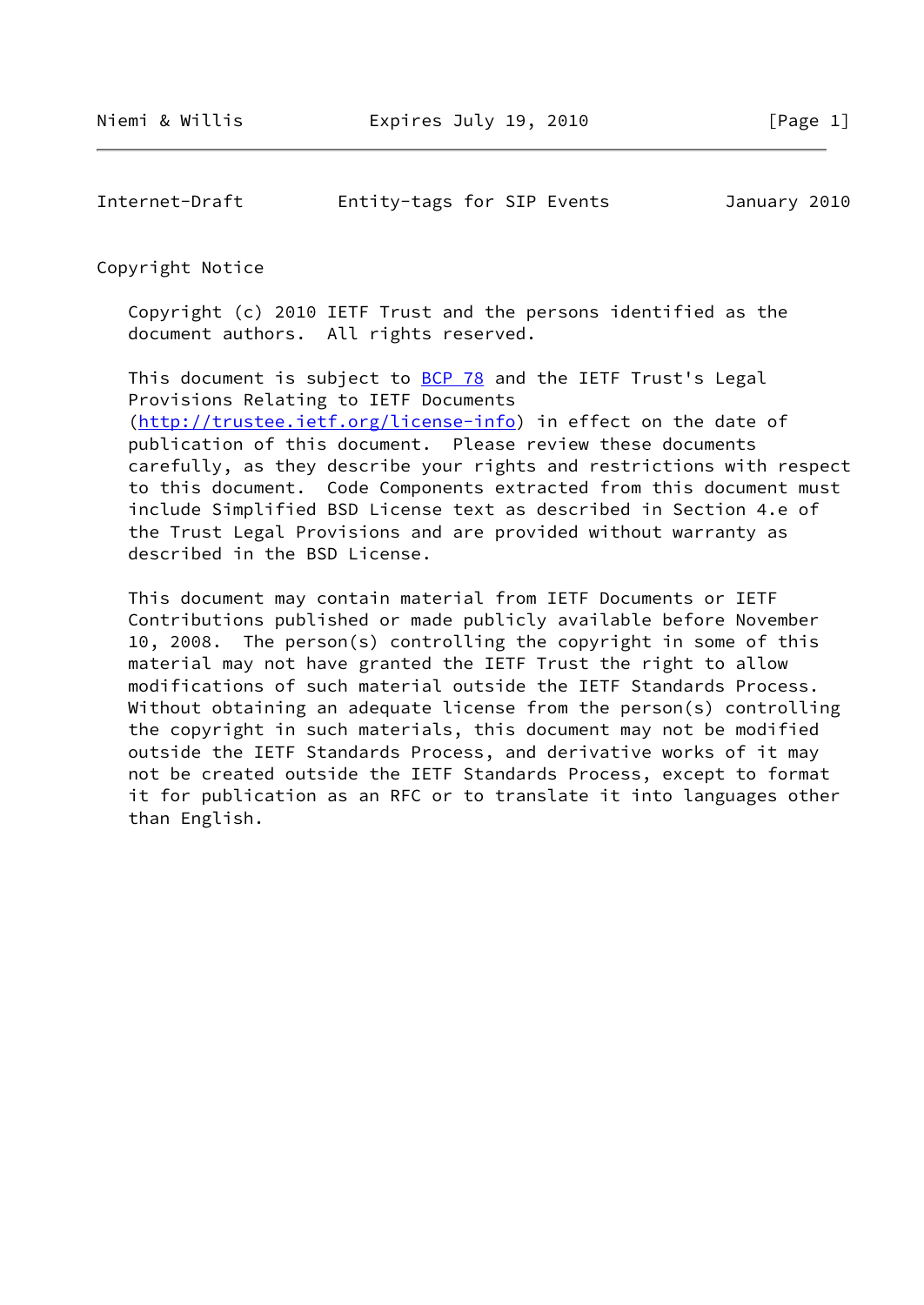Niemi & Willis **Expires July 19, 2010** [Page 2]

| Internet-Draft | Entity-tags for SIP Events |  | January 2010 |  |
|----------------|----------------------------|--|--------------|--|
|                |                            |  |              |  |

# Table of Contents

| ı.   |                                                                                   |  |  |  |  |
|------|-----------------------------------------------------------------------------------|--|--|--|--|
| 1.1. |                                                                                   |  |  |  |  |
|      |                                                                                   |  |  |  |  |
|      |                                                                                   |  |  |  |  |
|      |                                                                                   |  |  |  |  |
| 2.2. | Problem Description $\ldots \ldots \ldots \ldots \ldots \ldots \frac{5}{2}$       |  |  |  |  |
| 2.3. |                                                                                   |  |  |  |  |
| 3.   | Overview of Operation $\ldots \ldots \ldots \ldots \ldots \ldots$                 |  |  |  |  |
| 4.   | Resource Model for Entity-Tags 10                                                 |  |  |  |  |
| 5.   |                                                                                   |  |  |  |  |
| 5.1. | Detecting Support for Conditional Notification $\ldots$ $\ldots$ $\frac{13}{2}$   |  |  |  |  |
| 5.2. | Generating SUBSCRIBE Requests 13                                                  |  |  |  |  |
| 5.3. | Receiving NOTIFY Requests 14                                                      |  |  |  |  |
| 5.4. | Polling or Fetching Resource State 15                                             |  |  |  |  |
| 5.5. | Resuming a Subscription $\ldots \ldots \ldots \ldots \ldots \ldots \frac{17}{11}$ |  |  |  |  |
| 5.6. | Refreshing a Subscription $\ldots \ldots \ldots \ldots \ldots \frac{18}{18}$      |  |  |  |  |
| 5.7. | Terminating a Subscription 18                                                     |  |  |  |  |
| 5.8. | Handling Transient Errors 19                                                      |  |  |  |  |
|      |                                                                                   |  |  |  |  |
| 6.1. | Generating Entity-tags 20                                                         |  |  |  |  |
| 6.2. | Suppressing NOTIFY Bodies 20                                                      |  |  |  |  |
| 6.3. | Suppressing NOTIFY Requests 21                                                    |  |  |  |  |
| 6.4. | State Differentials 21                                                            |  |  |  |  |
| 6.5. |                                                                                   |  |  |  |  |
| 7.   | Protocol Element Definitions 22                                                   |  |  |  |  |
| 7.1. | 204 (No Notification) Response Code $\cdots$ 22                                   |  |  |  |  |
| 7.2. | Suppress-If-Match Header Field 22                                                 |  |  |  |  |
| 7.3. |                                                                                   |  |  |  |  |
|      |                                                                                   |  |  |  |  |
| 8.1. | 204 (No Notification) Response Code 23                                            |  |  |  |  |
| 8.2. | Suppress-If-Match Header Field 23                                                 |  |  |  |  |
|      | 9. Security Considerations 24                                                     |  |  |  |  |
|      |                                                                                   |  |  |  |  |
|      |                                                                                   |  |  |  |  |

 $\overline{\phantom{0}}$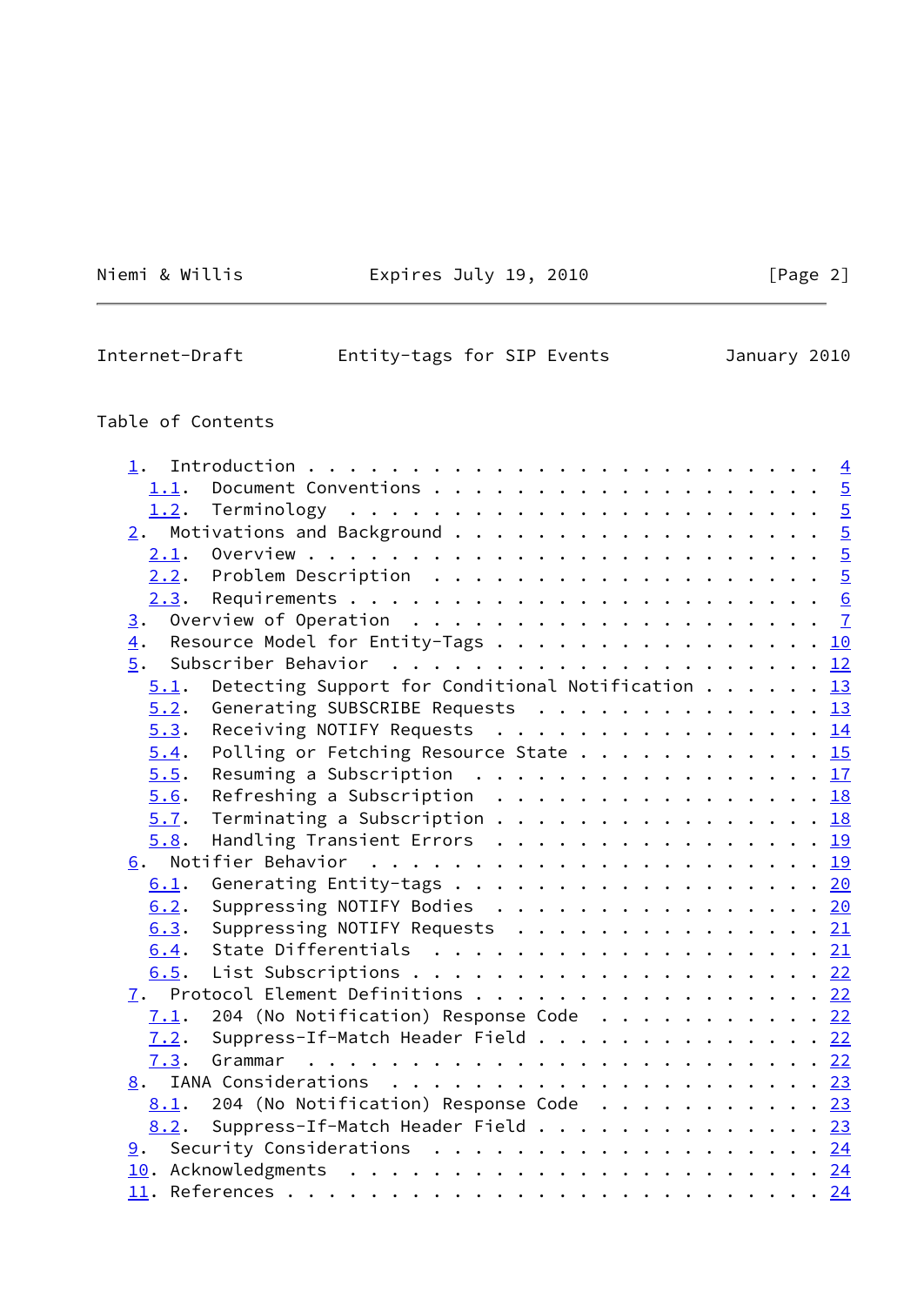| 11.1. Normative References 24   |  |  |  |  |  |  |  |  |  |  |
|---------------------------------|--|--|--|--|--|--|--|--|--|--|
| 11.2. Informative References 25 |  |  |  |  |  |  |  |  |  |  |
|                                 |  |  |  |  |  |  |  |  |  |  |

Niemi & Willis **Expires July 19, 2010** [Page 3]

<span id="page-3-1"></span>Internet-Draft Entity-tags for SIP Events January 2010

# <span id="page-3-0"></span>[1](#page-3-0). Introduction

 The Session Initiation Protocol (SIP) events framework provides an extensible facility for requesting notification of certain events from other SIP user agents. This framework includes procedures for creating, refreshing and terminating of subscriptions, as well as the possibility to fetch or periodically poll the event resource.

 Several instantiations of this framework, called event packages have been defined, e.g., for presence [\[RFC3856](https://datatracker.ietf.org/doc/pdf/rfc3856)], message waiting indications [\[RFC3842](https://datatracker.ietf.org/doc/pdf/rfc3842)] and registrations [\[RFC3680](https://datatracker.ietf.org/doc/pdf/rfc3680)].

 By default, every SUBSCRIBE request generates a NOTIFY request containing the latest event state. Typically, a SUBSCRIBE request is issued by the subscriber whenever it needs a subscription to be installed, periodically refreshed or terminated. Once the subscription has been installed, the majority of the NOTIFYs generated by the subscription refreshes are superfluous; the subscriber usually is in possession of the event state already, except in the unlikely case where a state change exactly coincides with the periodic subscription refresh. In most cases, the final event state generated upon terminating the subscription similarly contains resource state that the subscriber already has.

 Fetching or polling of resource state behaves in a similarly suboptimal way in cases where the state has not changed since the previous poll occurred. In general, the problem lies in with the inability to persist state across a SUBSCRIBE request.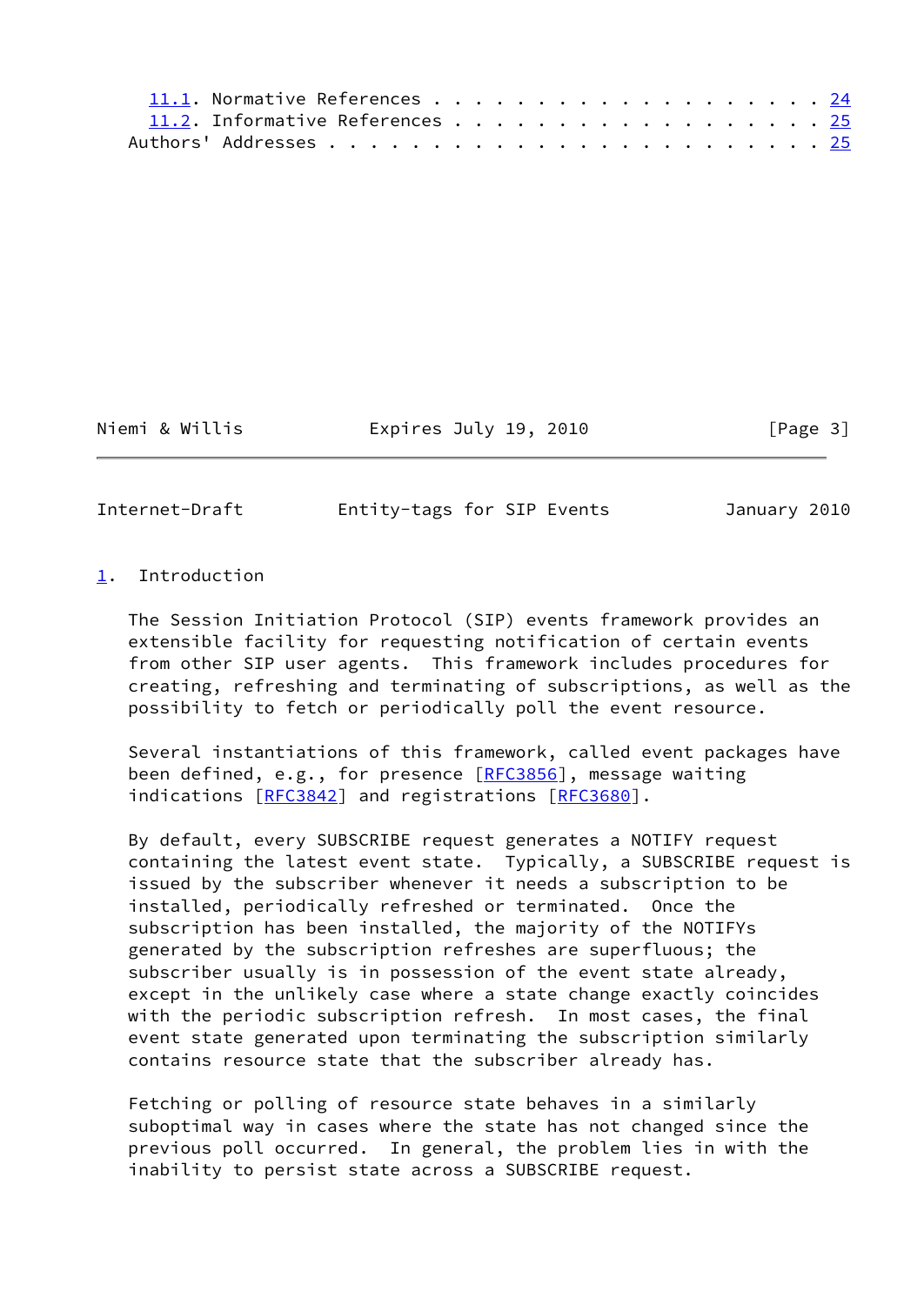This memo defines an extension to optimize the SIP events framework. This extension allows a notifier to tag notifications (called entity tags hereafter), and the subscriber to condition its subsequent SUBSCRIBE requests for actual changes since a notification carrying that entity-tag was issued. The solution is similar to conditional requests defined in the Hypertext Transfer Protocol (HTTP) [[RFC2616\]](https://datatracker.ietf.org/doc/pdf/rfc2616), and follows the mechanism already defined for the PUBLISH [[RFC3903](https://datatracker.ietf.org/doc/pdf/rfc3903)] method for issuing conditional event publications.

 This memo is structured as follows. [Section 2](#page-5-0) explains the background, motivations and requirements for the work; [Section 3](#page-6-1) gives a general overview of the mechanism; [Section 4](#page-10-0) explains the underlying model for resources and entities as they apply to conditional notification; [Section 5](#page-13-0) defines the subscriber behavior; [Section 6](#page-21-0) defines the notifier behavior; [Section 7](#page-24-0) includes the protocol element definitions; [Section 8](#page-25-0) includes the IANA considerations; and **Section 9** includes the security considerations.

| Niemi & Willis<br>Expires July 19, 2010 | [Page 4] |
|-----------------------------------------|----------|
|-----------------------------------------|----------|

<span id="page-4-1"></span>Internet-Draft Entity-tags for SIP Events January 2010

# <span id="page-4-0"></span>[1.1](#page-4-0). Document Conventions

 The key words "MUST", "MUST NOT", "REQUIRED", "SHALL", "SHALL NOT", "SHOULD", "SHOULD NOT", "RECOMMENDED", "MAY", and "OPTIONAL" in this document are to be interpreted as described in [BCP 14](https://datatracker.ietf.org/doc/pdf/bcp14), [RFC 2119](https://datatracker.ietf.org/doc/pdf/rfc2119) [\[RFC2119](https://datatracker.ietf.org/doc/pdf/rfc2119)] and indicate requirement levels for compliant implementations.

<span id="page-4-2"></span>[1.2](#page-4-2). Terminology

In addition to the terminology introduced in [\[RFC3261](https://datatracker.ietf.org/doc/pdf/rfc3261)], [\[RFC3265](https://datatracker.ietf.org/doc/pdf/rfc3265)] and [\[RFC3903](https://datatracker.ietf.org/doc/pdf/rfc3903)], this specification uses these additional terms to describe the objects of conditional notification:

resource

 An object identified by a URI, whose resource state can be accessed using the SIP Event Notification framework. There is a single authoritative notifier responsible for communicating the resource state.

#### entity

The representation of resource state. An entity consists of the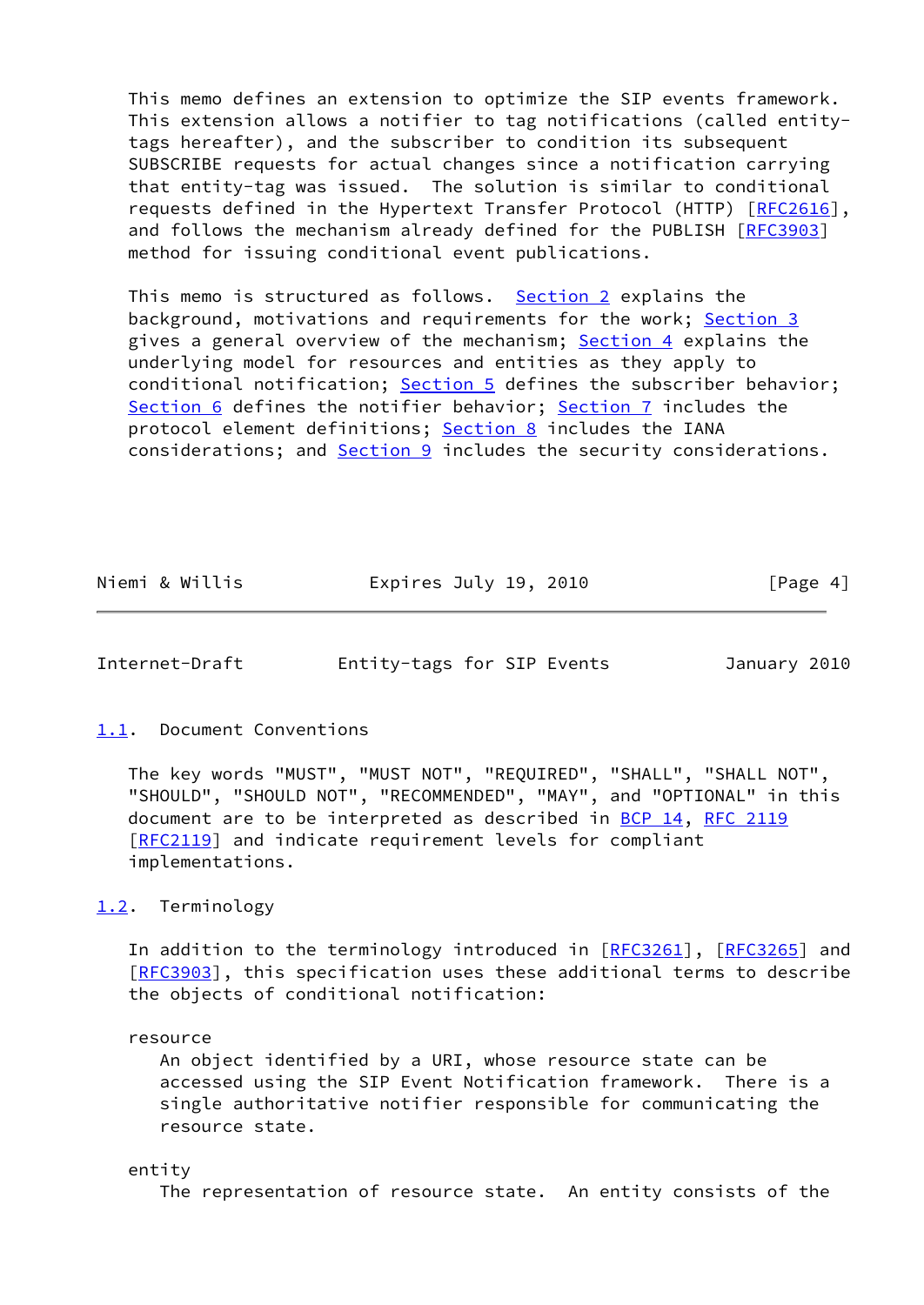state data carried in the body of a NOTIFY message, as well as related meta-data in the message header. There may be many versions of an entity, one current and the others stale. Each version of an entity is identified by an entity-tag, which is guaranteed to be unique across all versions of all entities for a resource and event package.

#### <span id="page-5-0"></span>[2](#page-5-0). Motivations and Background

#### <span id="page-5-1"></span>[2.1](#page-5-1). Overview

 A SUBSCRIBE request creates a subscription with a finite lifetime. This lifetime is negotiated using the Expires header field, and unless the subscription is refreshed by the subscriber before the expiration is met, the subscription is terminated. The frequency of these subscription refreshes depends on the event package, and typically ranges from minutes to hours.

### <span id="page-5-2"></span>[2.2](#page-5-2). Problem Description

 The SIP events framework does not include different protocol methods for initiating and terminating of subscriptions, subscription refreshes and fetches inside and outside of the SIP dialog. The SUBSCRIBE method is overloaded to perform all of these functions The difference between a fetch that does not create a (lasting)

| Niemi & Willis | Expires July 19, 2010 | [Page 5] |
|----------------|-----------------------|----------|
|                |                       |          |

<span id="page-5-3"></span>Internet-Draft Entity-tags for SIP Events January 2010

 subscription, and a SUBSCRIBE that creates one is in the Expires header field value of the SUBSCRIBE; a zero-expiry SUBSCRIBE only generates a single NOTIFY, after which the subscription immediately terminates. Lasting subscriptions typically have relatively short expiry periods, requiring periodic sending of new SUBSCRIBE requests in order to refresh the subscription.

 Each new SUBSCRIBE request generates a NOTIFY request containing the latest resource state. Even if the state has not changed, it is sent again in response to each poll or subscription refresh. This is very similar to the HTTP [\[RFC2616](https://datatracker.ietf.org/doc/pdf/rfc2616)] problem of repeated GET operations on a resource. HTTP solves the problem using conditional requests. The server versions each entity with an entity tag that identifies a specific instance of that entity. Clients making GET requests can then include the entity tag for the version of the entity that they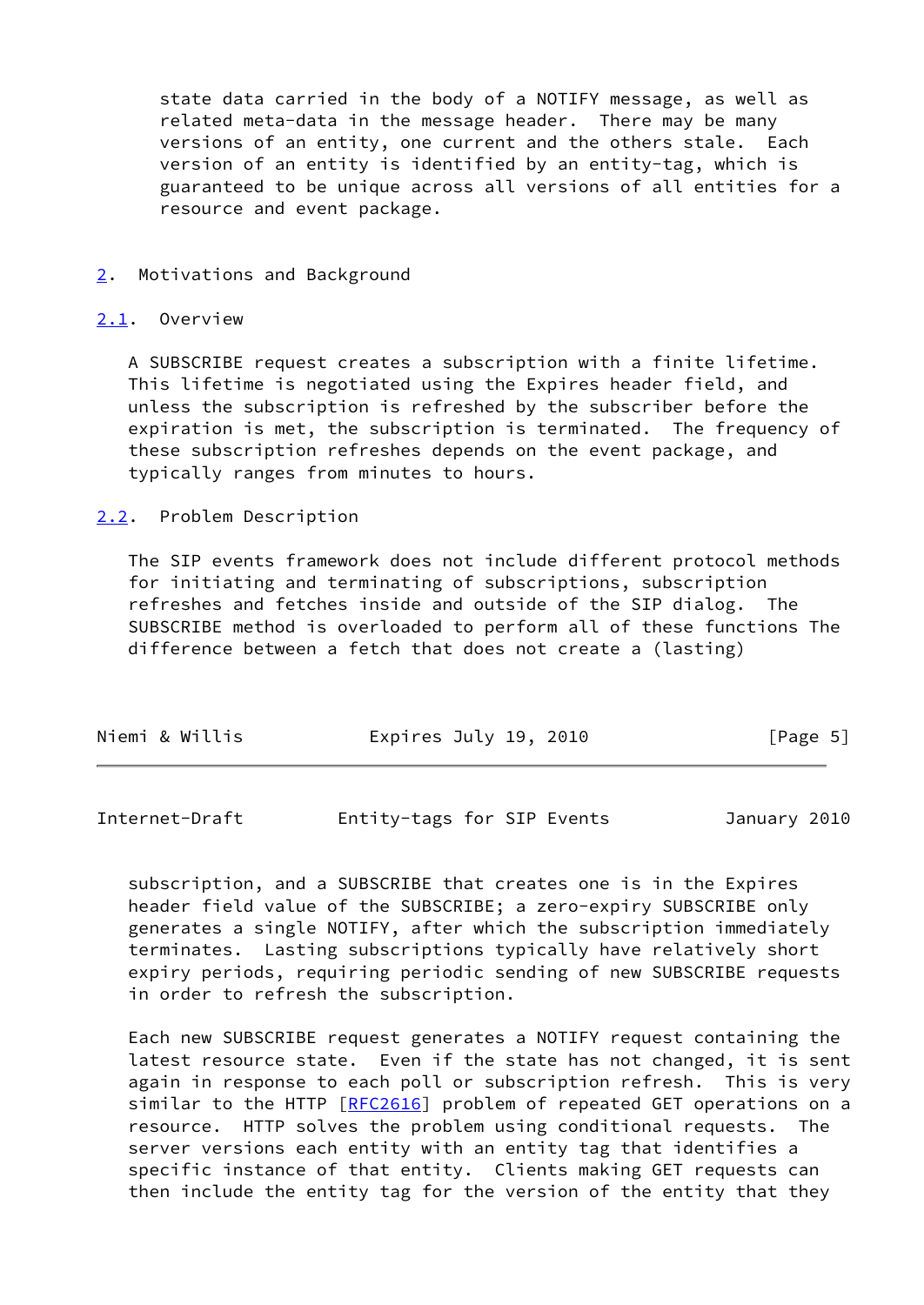currently to be current in an "If-None-Match" header field, and the server can compare this entity tag to the entity it believes to be current and suppress resending the entity in the response if the server believes the client's version matches. In other words, the server doesn't re-send information that the client has already received.

The SIP PUBLISH [\[RFC3903](https://datatracker.ietf.org/doc/pdf/rfc3903)] method uses a similar mechanism, where a refresh of a publication is done by reference to its assigned entity tag, instead of retransmitting the event state each time the publication expiration is extended.

<span id="page-6-0"></span>[2.3](#page-6-0). Requirements

 As a summary, here is the required functionality to solve the presented issues:

- REQ1: It must be possible to suppress the NOTIFY request (or at a minimum the event body therein) if the subscriber is already in possession of (or has previously received and discarded) the latest event state of the resource.
- REQ2: This mechanism must apply to initial subscriptions, in which the subscriber is attempting to resume an earlier subscription that has been paused.
- REQ3: This mechanism must apply to refreshing a subscription.
- REQ4: This mechanism must apply to terminating a subscription (i.e., an unsubscribe).

| Niemi & Willis | Expires July 19, 2010 | [Page 6] |
|----------------|-----------------------|----------|
|                |                       |          |

<span id="page-6-2"></span>Internet-Draft Entity-tags for SIP Events January 2010

- REQ5: This mechanism must apply to fetching or polling of resource state.
- <span id="page-6-1"></span>[3](#page-6-1). Overview of Operation

 Whenever a subscriber initiates a subscription, it issues a SUBSCRIBE request. The SUBSCRIBE request is sent, routed and processed by the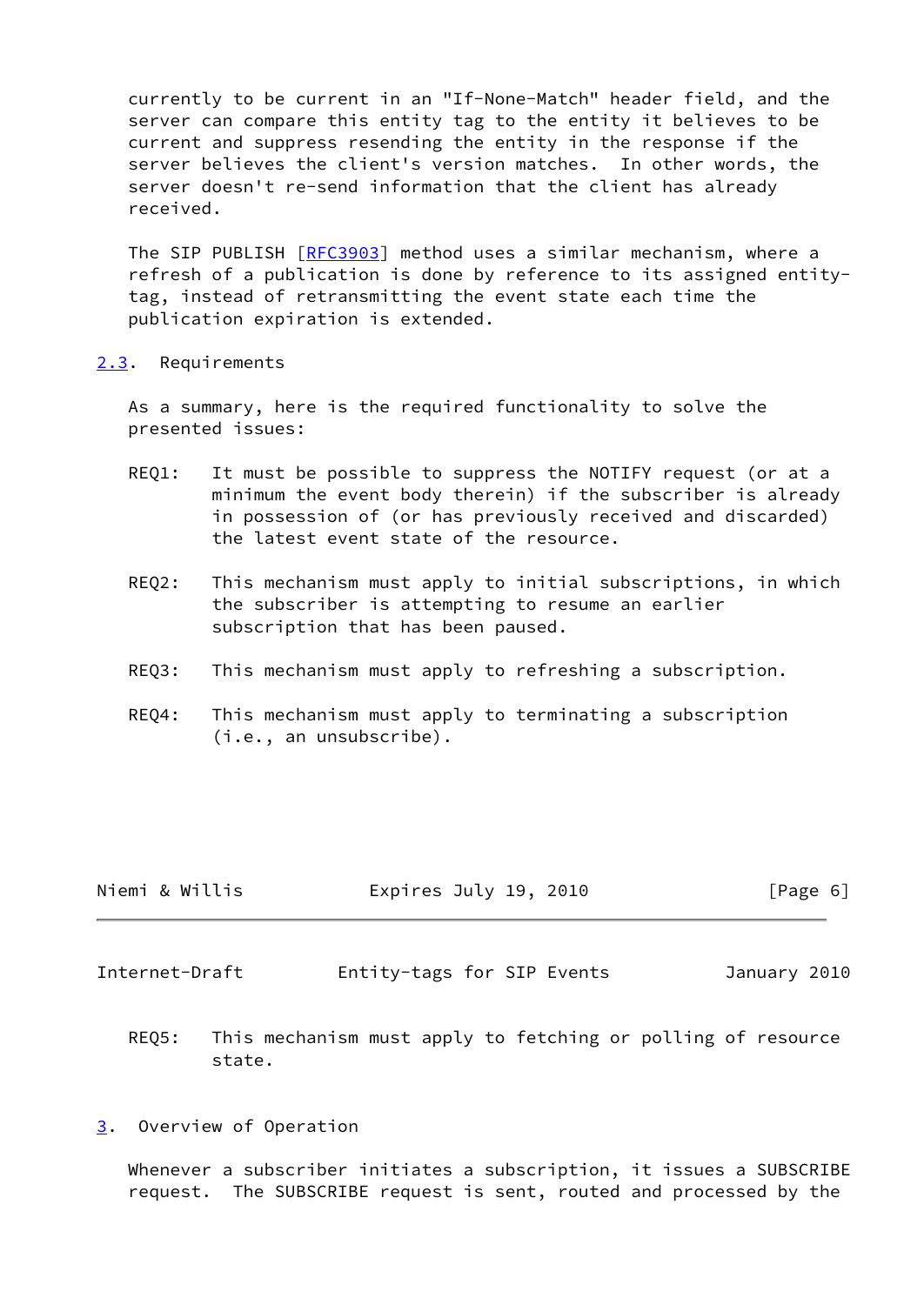notifier normally, i.e., according to The Session Initiation Protocol [\[RFC3261](https://datatracker.ietf.org/doc/pdf/rfc3261)], and SIP Specific Event Notification [\[RFC3265](https://datatracker.ietf.org/doc/pdf/rfc3265)].

 If the notifier receiving the SUBSCRIBE request supports conditional subscriptions, it generates an entity tag for the current entity, and includes it in a SIP-ETag header field of the NOTIFY request. The entity tag is unique across all versions of all entities for a resource and event package. More on this in [Section 4](#page-10-0).

 Entity-tags are independent of subscriptions. This allows notifications generated to a fetch or a poll to have valid entity tags even across subsequent fetches or polls.

 The subscriber will store the entity-tag received in the notification along with the resource state. It can then later use this entity-tag to make a SUBSCRIBE contain a condition in the form of a "Suppress- If-Match" header field. Unlike the "If-Match" condition in a PUBLISH [\[RFC3903](https://datatracker.ietf.org/doc/pdf/rfc3903)] request, which applies to whether the PUBLISH succeeds or returns an error, this condition applies to the stream of notifications that are sent after the SUBSCRIBE request has been processed.

 The "Suppress-If-Match" header field contains the last entity-tag seen by the subscriber. This condition, if true, instructs the notifier to suppress either the body of a subsequent notification, or the entire notification.

 The condition is evaluated by matching the value of the header field against the entity-tag of the entity that would normally be sent in the associated NOTIFY message. There is also a wildcard entity-tag with a special value of "\*" that always matches.

| Niemi & Willis |  |  |
|----------------|--|--|

Expires July 19, 2010 [Page 7]

Internet-Draft Entity-tags for SIP Events January 2010

Subscriber Notifier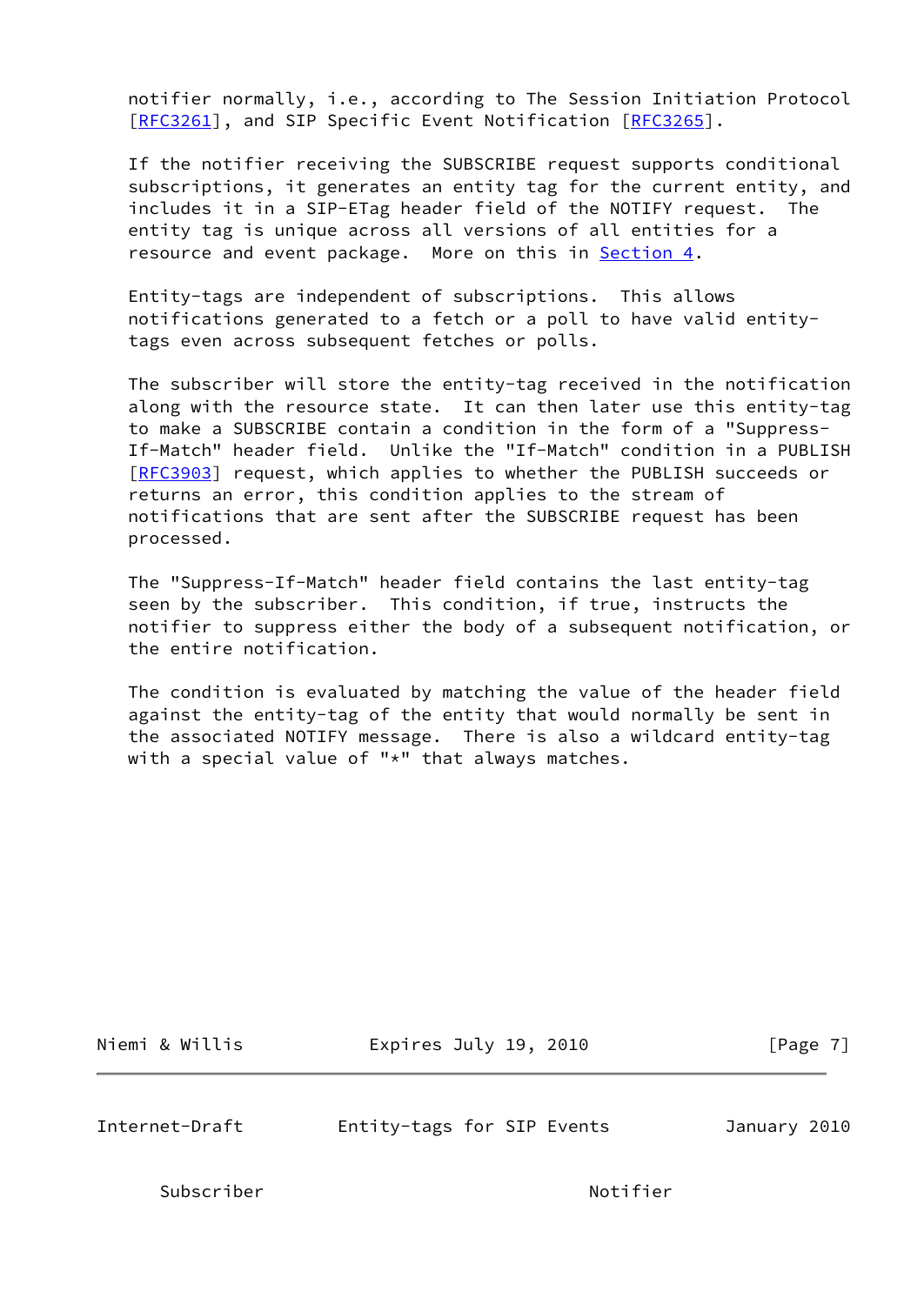| (1) SUBSCRIBE<br>Expires: 3600                             | -------->                  |            |                                                             |
|------------------------------------------------------------|----------------------------|------------|-------------------------------------------------------------|
|                                                            | $\leftarrow$ - - - - - - - |            | $(2)$ 200 (or 202)                                          |
|                                                            | $\leftarrow$ - - - - - - - |            | (3) NOTIFY<br>Subscription-State: active<br>SIP-ETag: ffee2 |
| $(4)$ 200                                                  | -------->                  |            |                                                             |
| time passes                                                |                            |            |                                                             |
| (5) SUBSCRIBE<br>Suppress-If-Match: ffee2<br>Expires: 3600 | $--------$                 |            | if "ffee2"<br>matches<br>local<br>entity-tag                |
|                                                            | $\leftarrow$ - - - - - - - |            | $(6)$ 204<br>/ then                                         |
|                                                            |                            |            | time passes and resource state (entity) changes             |
|                                                            | $\leftarrow$ - - - - - - - |            | (7) NOTIFY<br>Subscription-State: active<br>SIP-ETag: ca89a |
| $(8)$ 200                                                  | -------->                  |            |                                                             |
| $\ldots$ time passes $\ldots$                              |                            |            |                                                             |
| (9) SUBSCRIBE<br>Suppress-If-Match: ca89a<br>Expires: 0    | ------->                   |            | if "ca89"<br>matches<br>local<br>entity-tag                 |
|                                                            | <b>&lt;-------</b>         | $(10)$ 204 | then                                                        |

Figure 1: Example Message Flow

 Figure 1 describes a typical message flow for conditional notification:

 1. The subscriber initiates a subscription by sending a SUBSCRIBE request for a resource.

Niemi & Willis Expires July 19, 2010 [Page 8]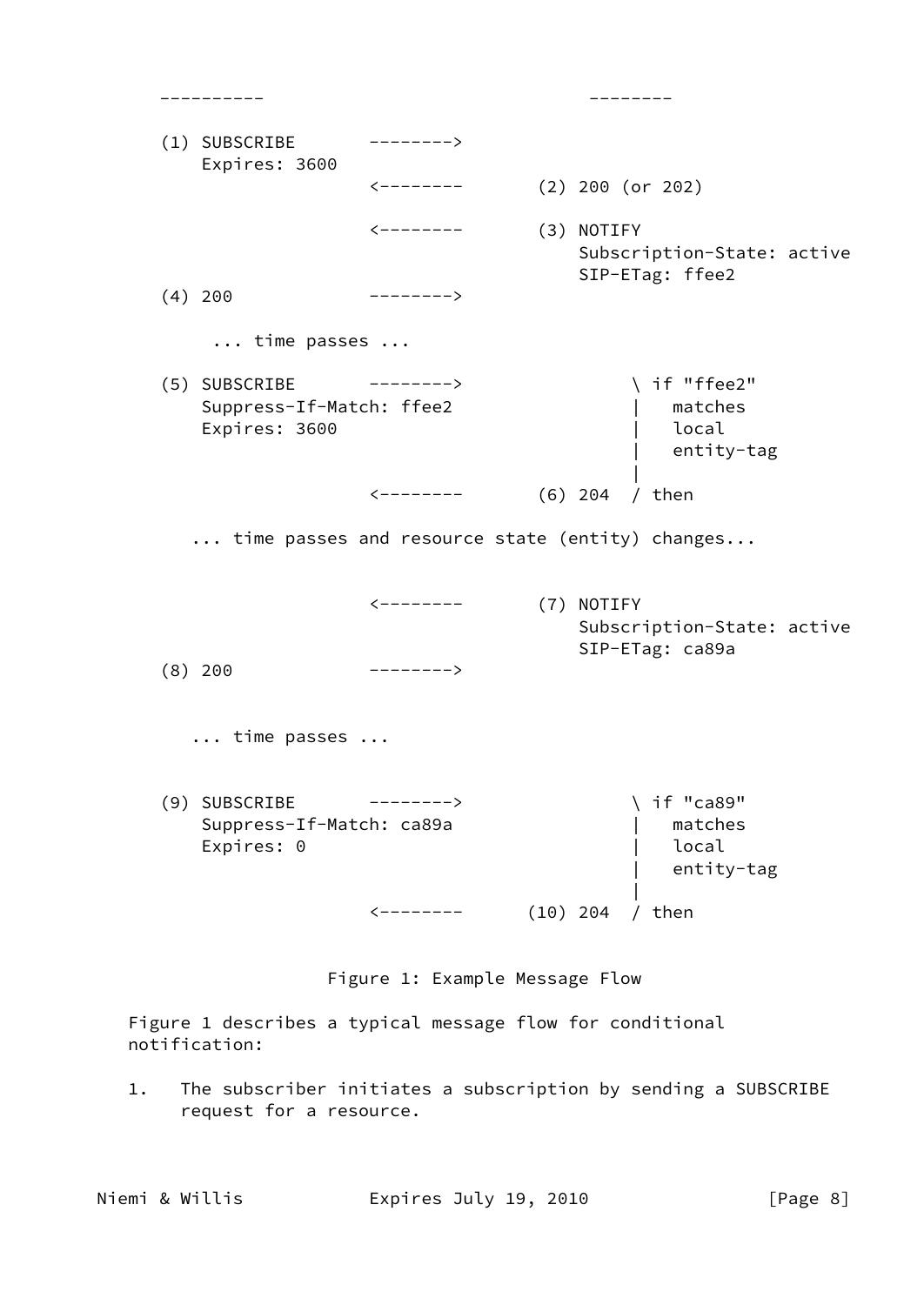- 2. After proper authentication and authorization, the notifier accepts the subscription.
- 3. The notifier then immediately sends the initial event notification, including a unique entity-tag in a SIP-ETag header field.
- 4. The subscriber accepts the notification and stores the entity tag value along with the resource state.
- 5. Later, the subscriber refreshes the subscription, and includes an entity-tag in a Suppress-If-Match header field.
- 6. The notifier evaluates the condition by matching its local entity-tag value for the resource against the value of the Suppress-If-Match header field. If the condition evaluates to true, the notifier informs the subscriber that the notification will not be sent.
- 7. At some point, the state of the resource changes, e.g., the presence status of a user changes from online to busy. This triggers an event notification with a new value in the SIP-ETag header field.
- 8. The subscriber accepts the notification and stores the new entity-tag along with the resource state.
- 9. After a while, the subscriber decides to terminate the subscription. It adds a condition for Suppress-If-Match, and includes the entity-tag it received in the previous NOTIFY.
- 10. The notifier evaluates the condition by matching its entity-tag for the resource against the value of the Suppress-If-Match header field. If the condition evaluates to true, the notifier informs the subscriber that no notification will be sent. This concludes the subscription.

 The benefit of using conditional notification in this example is in the reduction of the number of NOTIFY requests the subscriber can expect to receive. Each event notification that the subscriber has already seen is suppressed by the notifier. This example illustrates only one use case for the mechanism; the same principles can be used to optimize the flow of messages related to other event notification use cases.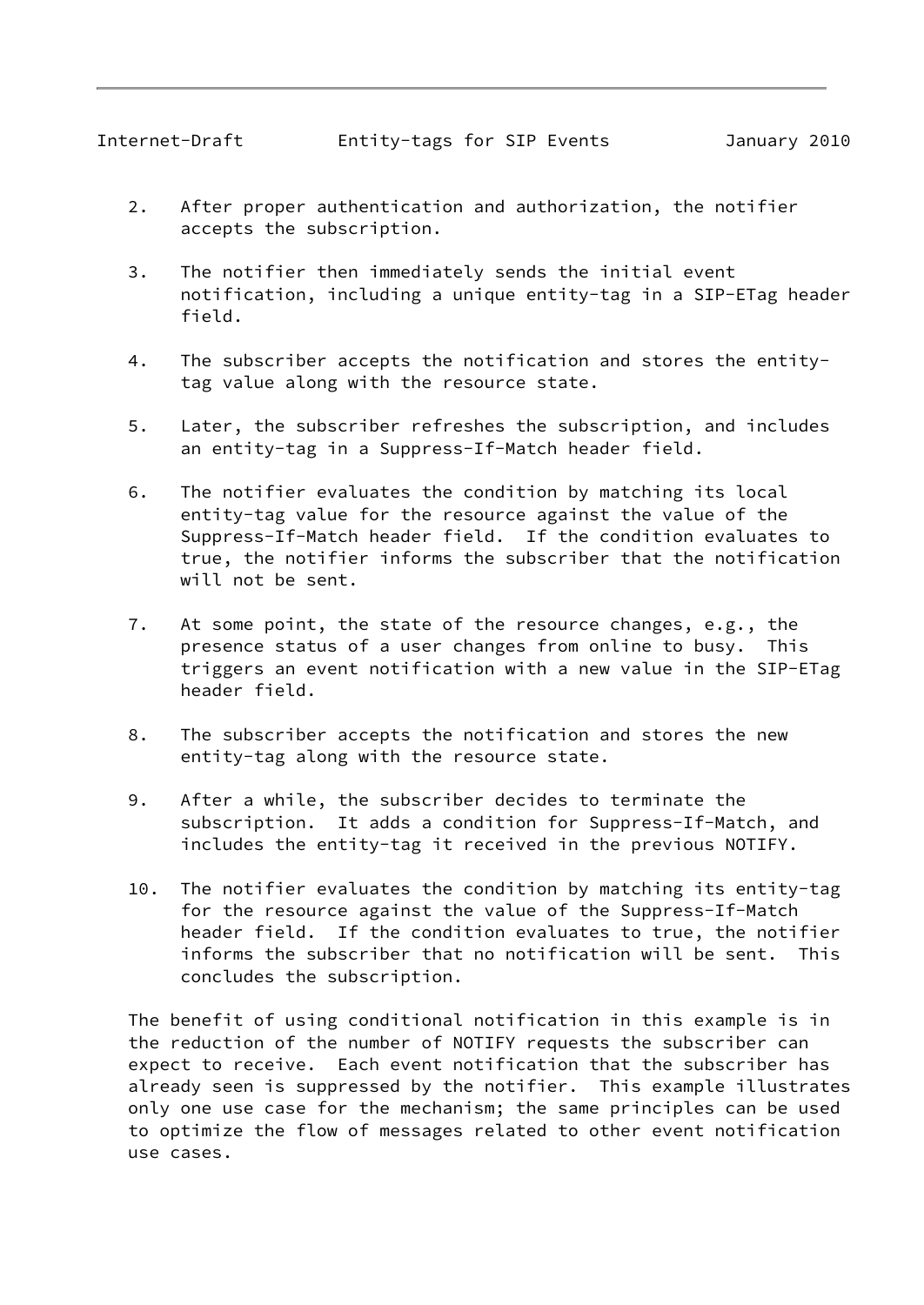<span id="page-10-1"></span>Internet-Draft Entity-tags for SIP Events January 2010

#### <span id="page-10-0"></span>[4](#page-10-0). Resource Model for Entity-Tags

 The key to understanding how conditional notification works is understanding the underlying resource model of event notification. In general, this model is similar to the resource model of HTTP with some key differences. This section explains in detail the model as it applies to SIP events. Figure 2 illustrates the model.

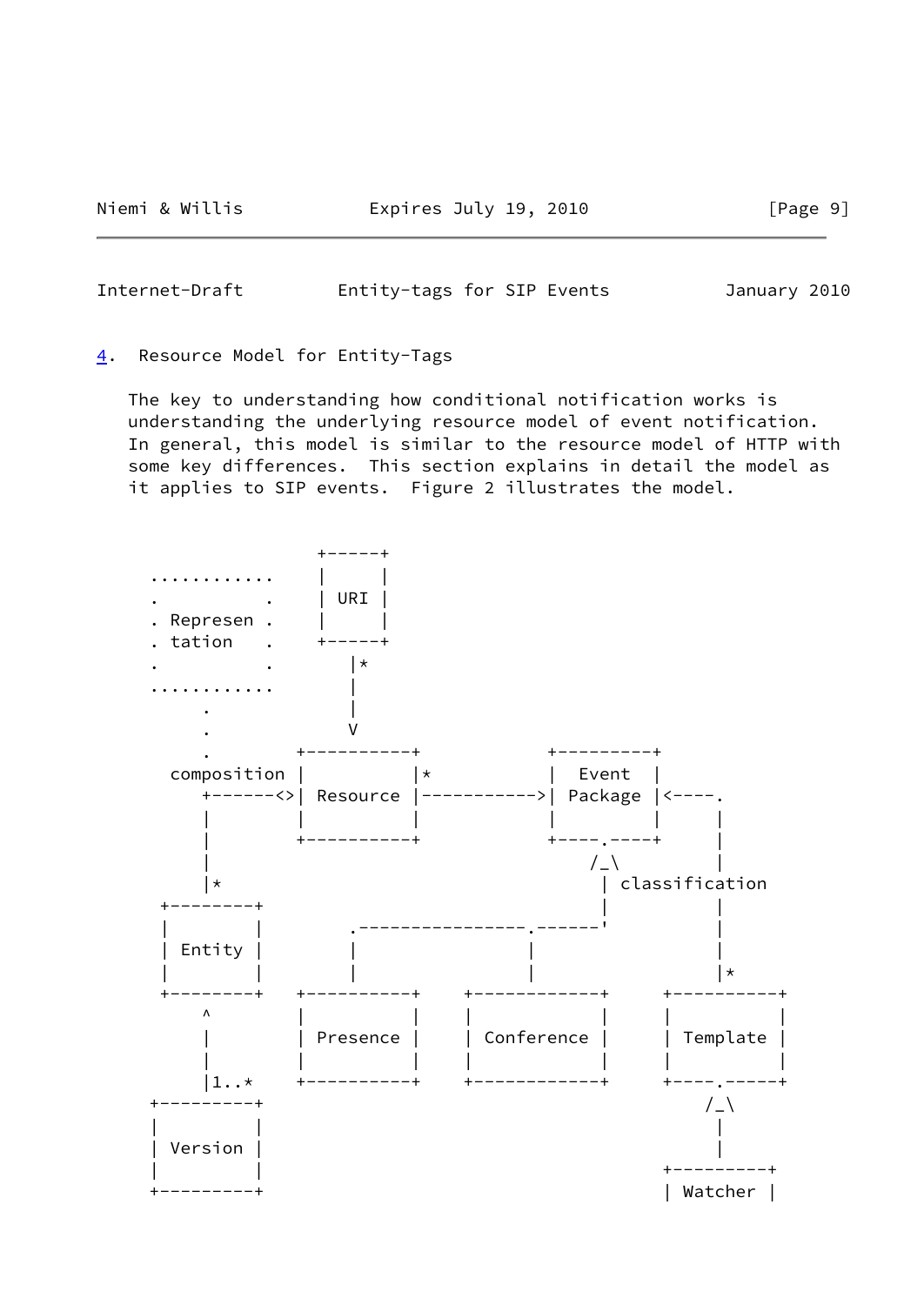

Niemi & Willis **Expires July 19, 2010** [Page 10]

Internet-Draft Entity-tags for SIP Events January 2010

Figure 2: Resource Model Diagram

 For a given event package, there is a single authoritative agent responsible for zero or more resources. That is, even for a distributed agent, the resource state is uniform across all instances. The resource itself can be a list of resources [[RFC4662\]](https://datatracker.ietf.org/doc/pdf/rfc4662). Conditional notification for list subscriptions is addressed in [Section 6.5](#page-23-1).

 A resource is identified by zero or more URIs, which can be SIP URIs, pres URIs [[RFC3859](https://datatracker.ietf.org/doc/pdf/rfc3859)] or similar. Subscribers use this URI to subscribe to the resource for certain types of events, identified by the event package.

 With a successful subscription, a subscriber receives event notifications that communicate the resource state and the changes thereto. Each event notification carries a representation of the current resource state. This representation is influenced by many factors, e.g., authorization and filtering rules, and the event composition rules of the notifier.

 This representation is realized in an "entity". Each resource may be associated with zero or more entities. For example, there may be multiple subscribers to the presence information of a single user (a resource), and each subscriber may have a different filtered view of that resource, producing one entity per subscriber. However, each entity is associated with one and only one resource; there is no "compositing" of resources at the entity level. Resources may themselves be made up of information from other resources (be "composite resources"), but this does not change the one-resource per-entity rule.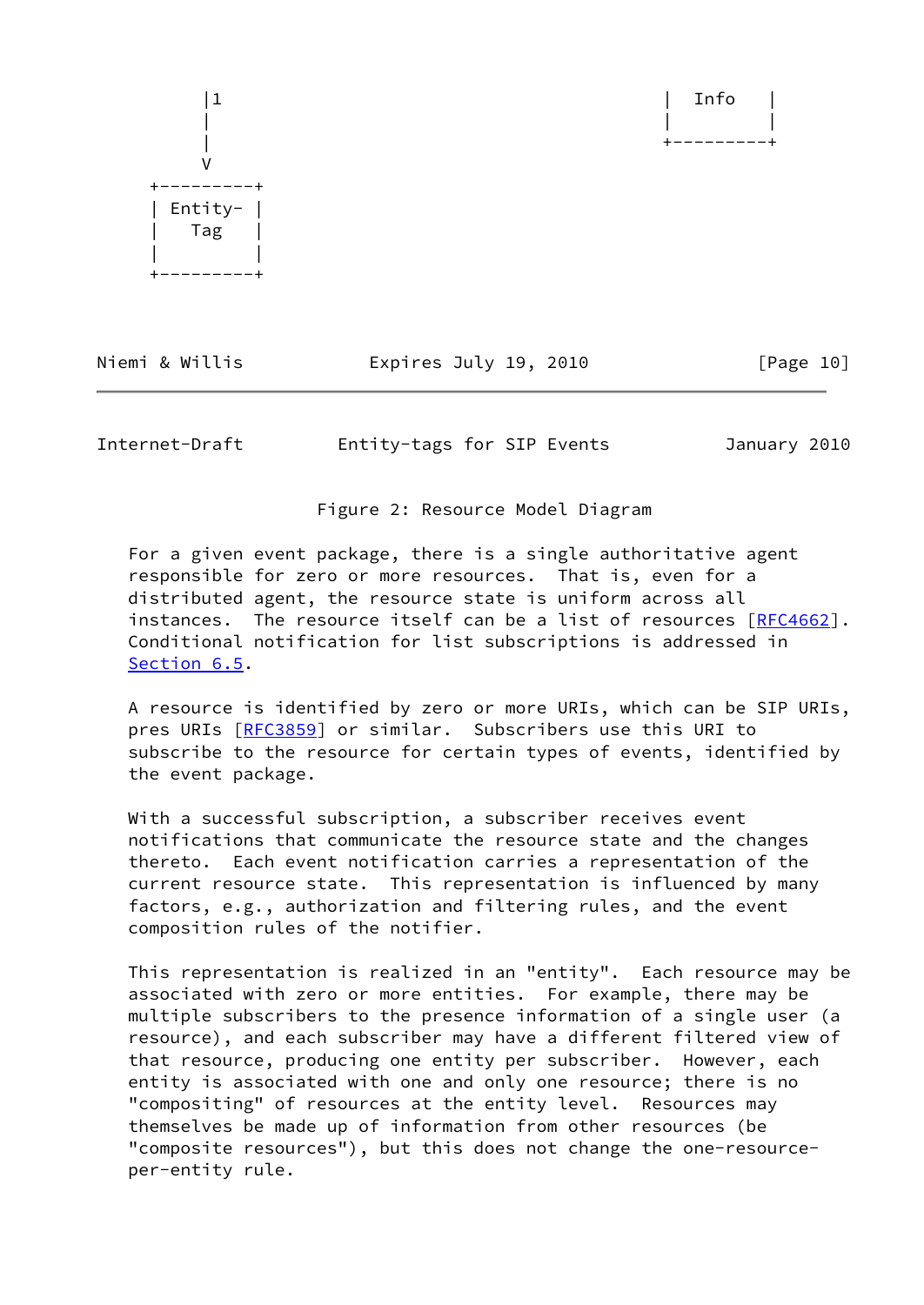An entity consists of the data carried in the body of a NOTIFY message, and related meta-data in the message header. Whenever the data in the body or any of the meta-data changes, the notifier MUST produce a new entity-tag. This meta-data MUST include, but is not limited to the following SIP header fields defined in The Session Initiation Protocol [\[RFC3261](https://datatracker.ietf.org/doc/pdf/rfc3261)] and SIP Specific Event Notification [\[RFC3265](https://datatracker.ietf.org/doc/pdf/rfc3265)]:

- 1. Content-Disposition
- 2. Content-Encoding
- 3. Content-Language
- 4. Content-Length

| Niemi & Willis | Expires July 19, 2010 | [Page 11] |
|----------------|-----------------------|-----------|
|                |                       |           |

January 2010

<span id="page-12-0"></span>

| Entity-tags for SIP Events<br>Internet-Draft |  |  |  |  |  |
|----------------------------------------------|--|--|--|--|--|
|----------------------------------------------|--|--|--|--|--|

- 5. Content-Type
- 6. Event

 Note that the Subscription-State is explicitly not part of the entity. Event packages may in the future define additional fields that implementations need to consider as part of the entity.

 An entity has one or more versions of which only one is current and all others stale. Each version has an entity-tag, which uniquely identifies it across all versions of all entities pertaining to a single resource and event package.

 Note that two entity-tags for different resources being equal does not indicate identical entities. In other words, if an entity-tag received for a subscription to a first resource matches an entity-tag received for a subscription to a second resource, the subscriber cannot assume that the two entity values are equal.

 With partial event notification, the NOTIFY message only carries the delta state, or the set of changes to the previous version of the entity. In that case, implementations MUST consider the full event state as the version of the entity to which the entity-tag in the NOTIFY message applies.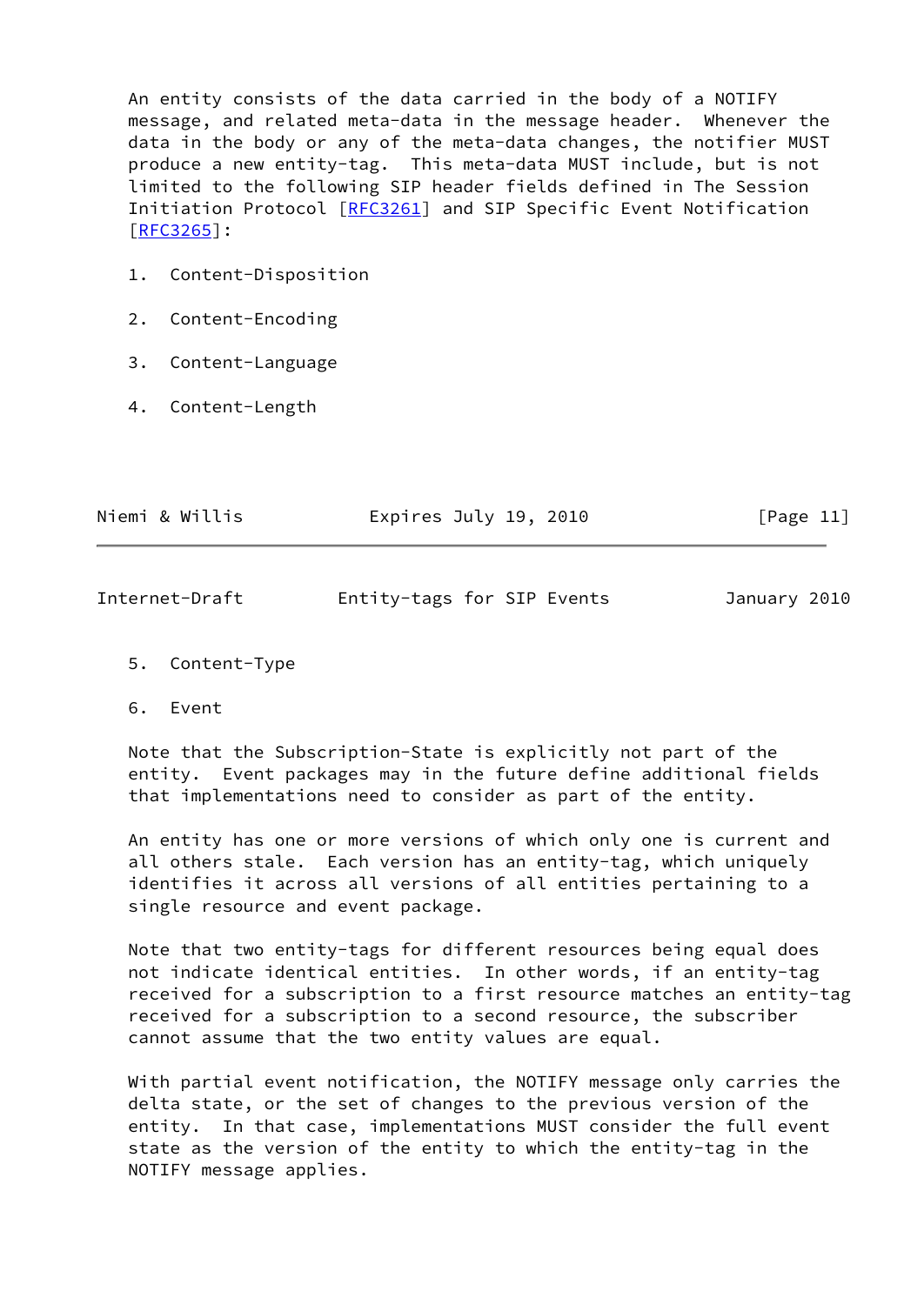The conditional notification mechanism is independent of the way in which subscriptions are installed. In other words, the mechanism supports implicit subscriptions, such as those associated with the REFER method [\[RFC3515](https://datatracker.ietf.org/doc/pdf/rfc3515)].

It is possible that the same resource is in some shape or form accessible through another mechanism in addition to SIP Event Notification, e.g., HTTP or the SIP PUBLISH method. In general, implementations MUST NOT expect the entity-tags to be shared between the mechanisms, unless event packages or specific applications of SIP Events explicitly define such dependencies.

<span id="page-13-0"></span>[5](#page-13-0). Subscriber Behavior

 This section augments the subscriber behavior defined in [RFC3265](https://datatracker.ietf.org/doc/pdf/rfc3265) [\[RFC3265](https://datatracker.ietf.org/doc/pdf/rfc3265)]. It first discusses general issues related to indicating support for the mechanism (Section  $5.1$ ) and creating conditions in SUBSCRIBE requests ([Section 5.2\)](#page-13-3); it then describes the workflows for the main three use cases for making the subscription conditional.

| Niemi & Willis<br>Expires July 19, 2010 | [Page 12] |
|-----------------------------------------|-----------|
|-----------------------------------------|-----------|

<span id="page-13-2"></span>Internet-Draft Entity-tags for SIP Events January 2010

<span id="page-13-1"></span>[5.1](#page-13-1). Detecting Support for Conditional Notification

 The mechanism defined in this memo is backwards compatible with SIP events [\[RFC3265](https://datatracker.ietf.org/doc/pdf/rfc3265)] in that a notifier supporting this mechanism will insert a SIP entity-tag in its NOTIFY requests, and a subscriber that understands this mechanism will know how to use it in creating a conditional request.

 Unaware subscribers will simply ignore the entity-tag, make requests without conditions and receive the default treatment from the notifier. Unaware notifiers will simply ignore the conditional header fields, and continue normal operation.

<span id="page-13-3"></span>[5.2](#page-13-3). Generating SUBSCRIBE Requests

 When creating a conditional SUBSCRIBE request, the subscriber MUST include a single conditional header field including an entity-tag in the request. The condition is evaluated by comparing the entity-tag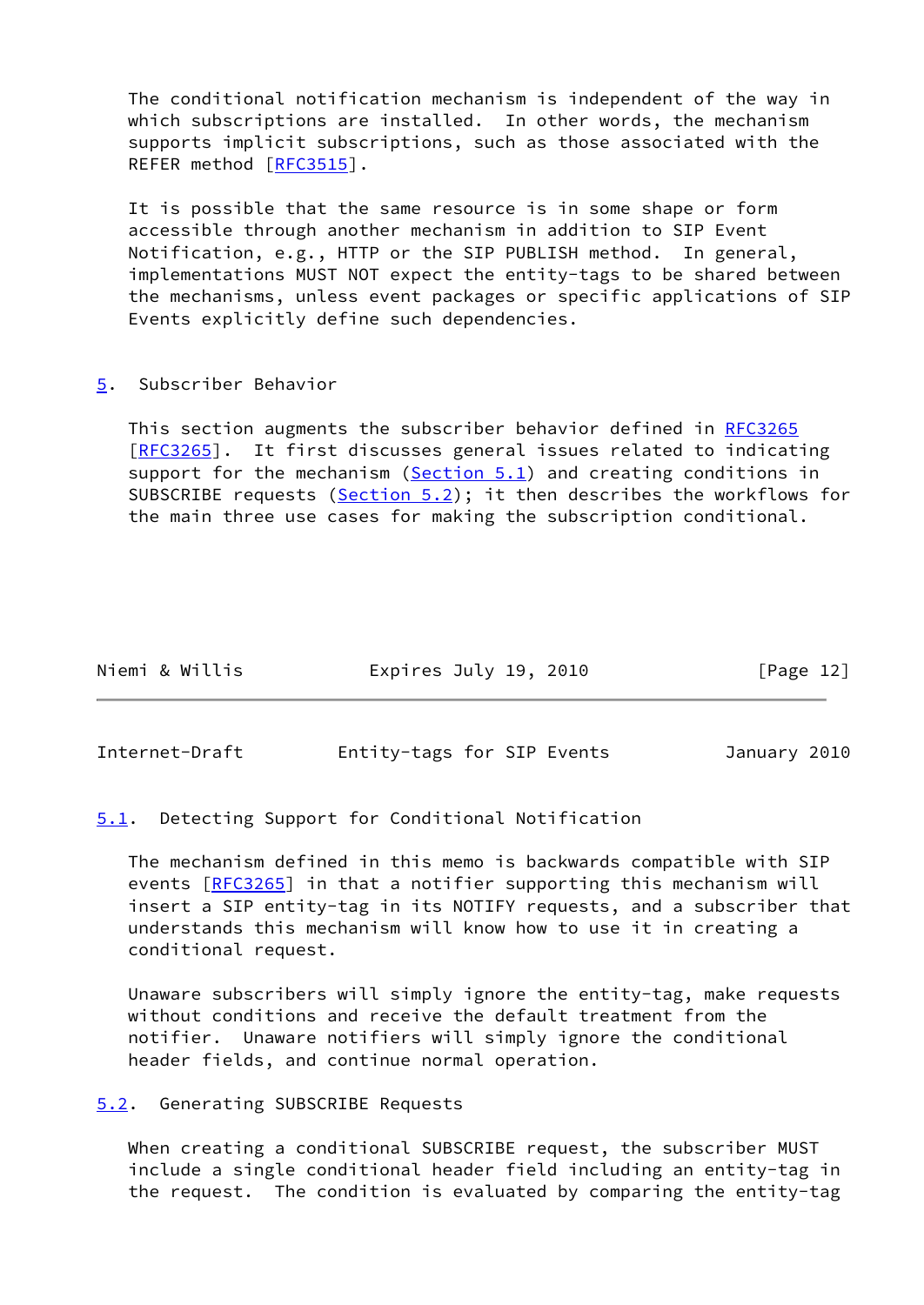of the subscribed resource with the entity-tag carried in the conditional header field. If they match, the condition evaluates to true.

Unlike the condition introduced for the SIP PUBLISH [\[RFC3903](https://datatracker.ietf.org/doc/pdf/rfc3903)] method, these conditions do not apply to the SUBSCRIBE request itself, but to the resulting NOTIFY requests. When true, the condition drives the notifier to change its behavior with regards to sending the notifications after the SUBSCRIBE.

 This specification defines a new header field called "Suppress-If- Match". This header field introduces a condition to the SUBSCRIBE request. If true, it instructs the notifier to either omit the body of the resulting NOTIFY message (if the SUBSCRIBE is not sent within an existing dialog), or suppress (i.e., block) the NOTIFY request that would otherwise be triggered the SUBSCRIBE (for an established dialog). In the latter case, the SUBSCRIBE message will be answered with a 204 (No Notification) response. As long as the condition remains true, it also instructs the notifier to either suppress any subsequent NOTIFY request, or if there are reportable changes in the NOTIFY header, e.g., the Subscription-State has changed, suppress the body of any subsequent NOTIFY request.

 If the condition is false, the notifier follows its default behaviour.

 If the subscriber receives a 204 (No Notification) to an in-dialog SUBSCRIBE, the subscriber can clear handle that it may have had pending on a NOTIFY in response the SUBSCRIBE message.

| Niemi & Willis | Expires July 19, 2010 | [Page 13] |
|----------------|-----------------------|-----------|
|----------------|-----------------------|-----------|

<span id="page-14-0"></span>Internet-Draft Entity-tags for SIP Events January 2010

 The value of the "Suppress-If-Match" header field is an entity-tag, which is an opaque token that the subscriber simply copies (bytewise) from a previously received NOTIFY request. Inclusion of an entity tag in a "Suppress-If-Match" header field of a SUBSCRIBE request indicates that the client either has a copy of, or is capable of re creating a copy of, the entity associated with that entity-tag.

Example:

Suppress-If-Match: b4cf7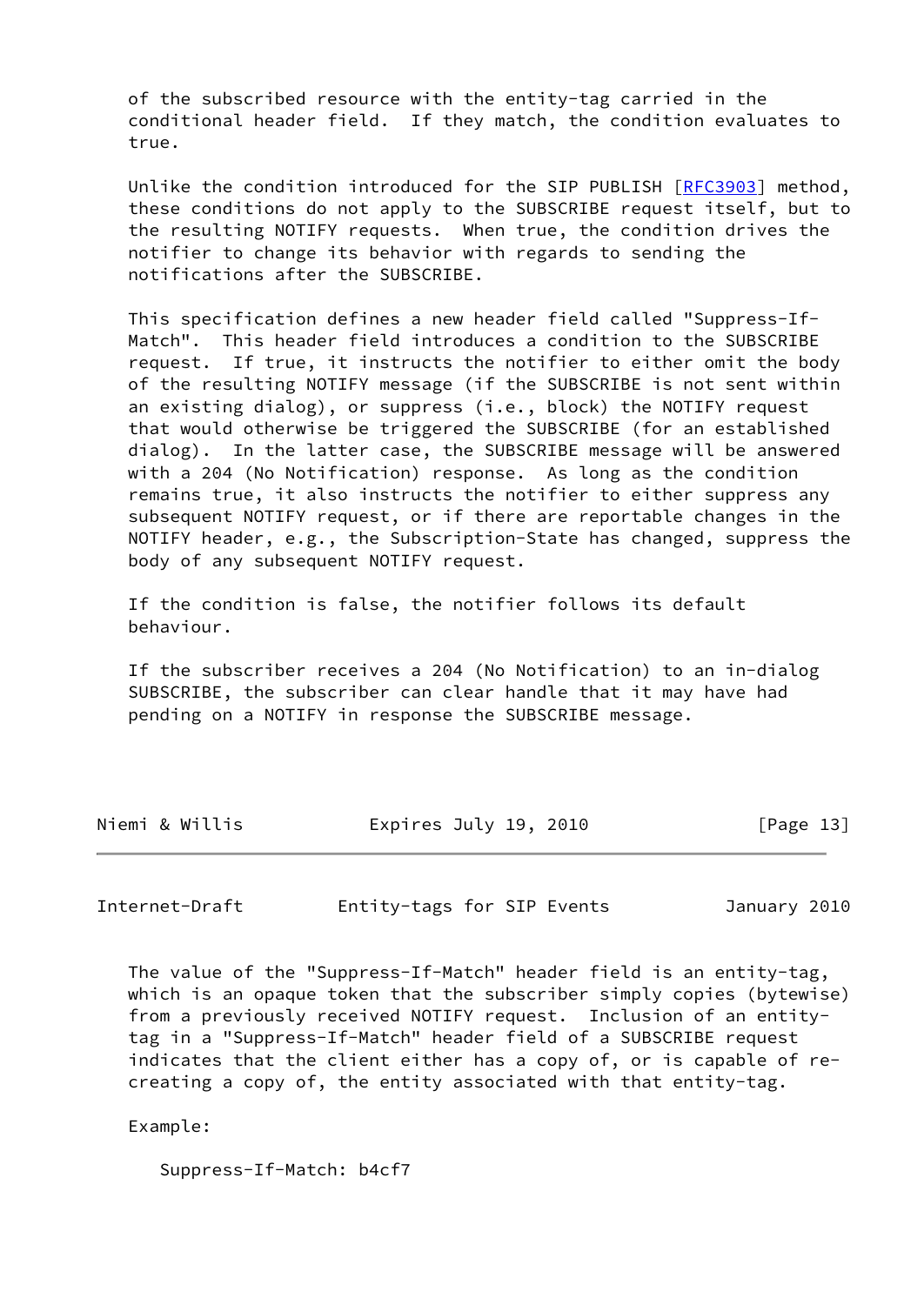The header field can also be wildcarded using the special " $*$ " entity tag value. Such a condition always evaluates to true regardless of the value of the current entity-tag for the resource.

Example:

Suppress-If-Match: \*

 Such a wildcard condition effectively quenches a subscription; the only notifications received are those reporting changes to the subscription state and those in response to a SUBSCRIBE message sent outside of an existing dialog. In both cases, the notifications will not contain a body.

 A subscription with a wildcard "Suppress-If-Match" condition is useful in scenarios where the subscriber wants to temporarily put a subscription in dormant mode. For example, a host may want to conserve bandwidth and power when it detects from screen or input device inactivity that the user isn't actively monitoring the presence statuses of contacts.

<span id="page-15-0"></span>[5.3](#page-15-0). Receiving NOTIFY Requests

When a subscriber receives a NOTIFY request that contains a SIP-ETag header field, it MUST store the entity-tag if it wishes to make use of the conditional notification mechanism. The subscriber MUST be prepared to receive a NOTIFY with any entity-tag value, including a value that matches any previous value that the subscriber might have seen.

 The subscriber MUST NOT infer any meaning from the value of an entity-tag; specifically, the subscriber MUST NOT assume identical entities (i.e., event state) for NOTIFYs with identical entity-tag values when those NOTIFYs result from subscription to different resources.

Niemi & Willis Expires July 19, 2010 [Page 14]

<span id="page-15-1"></span>Internet-Draft Entity-tags for SIP Events January 2010

 Note that there are valid cases for which identical entity-tag values on different resources may occur. For example, it is possible to generate entity-tag values using a one-way hash function, resulting in the possibility that two different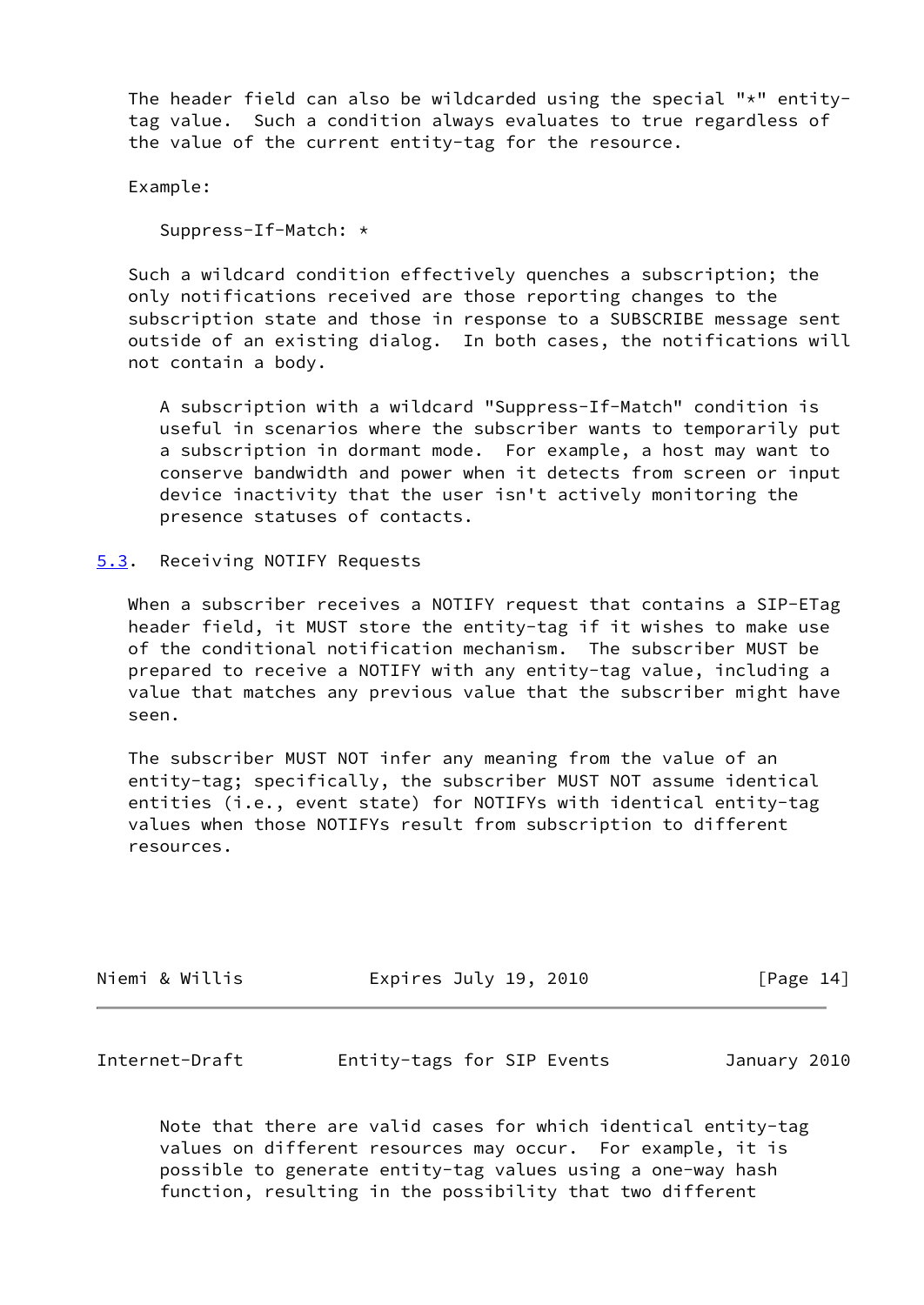resources having the same entity-value will also have the same entity tag. Clients however MUST NOT assume that this is the case, as the algorithm for the generation of entity tags is notifier-dependent and not negotiated with the subscriber. Consequently, the subscriber cannot differentiate between two entity tags that have the same value because they are similar hashes of identical entities, or because two notifiers happen to have used the same sequential number as an entity tag. Entity tags are only required to be unique for a given resource, not globally unique.

# <span id="page-16-0"></span>[5.4](#page-16-0). Polling or Fetching Resource State

 Polling with conditional notification allows a user agent to efficiently poll resource state. This is accomplished using the Suppress-If-Match condition:

Niemi & Willis **Expires July 19, 2010** [Page 15]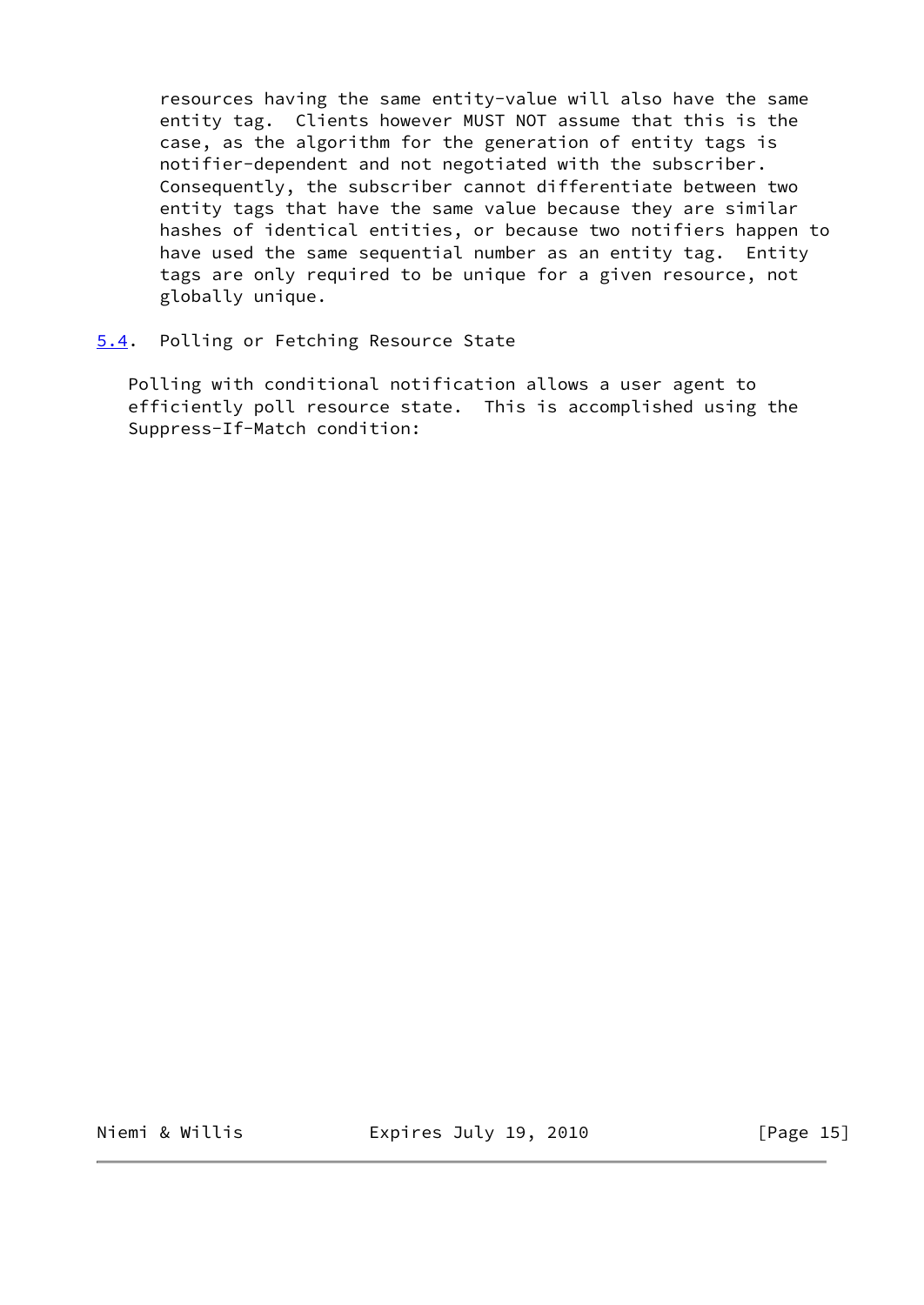| Internet-Draft                                          | Entity-tags for SIP Events |                                                                                          | January 2010 |
|---------------------------------------------------------|----------------------------|------------------------------------------------------------------------------------------|--------------|
| Subscriber                                              |                            | Notifier                                                                                 |              |
| (1) SUBSCRIBE<br>Expires: 0                             | -------->                  |                                                                                          |              |
|                                                         | $\leftarrow$ - - - - - - - | $(2)$ 202                                                                                |              |
|                                                         | $\leftarrow$ - - - - - - - | (3) NOTIFY<br>Subscription-State: terminated<br>SIP-ETag: f2e45<br>Content-Length: 17539 |              |
| $(4)$ 200                                               | $--------$                 |                                                                                          |              |
| poll interval elapses                                   |                            |                                                                                          |              |
| (5) SUBSCRIBE<br>Suppress-If-Match: f2e45<br>Expires: 0 | $--------$                 |                                                                                          |              |
|                                                         | <--------                  | $(6)$ 202                                                                                |              |
|                                                         | <b>&lt;--------</b>        | (7) NOTIFY<br>Subscription-State: terminated<br>SIP-ETag: f2e45<br>Content-Length: 0     |              |
| $(8)$ 200                                               | -------->                  |                                                                                          |              |

Figure 3: Polling Resource State

- 1. The subscriber polls for resource state by sending a SUBSCRIBE with zero expiry (expires immediately).
- 2. The notifier accepts the SUBSCRIBE with a 202 (Accepted) response.
- 3. The notifier then immediately sends a first (and last) NOTIFY request with the current resource state, and the current entity tag in the SIP-ETag header field.
- 4. The subscriber accepts the notification with a 200 (OK) response.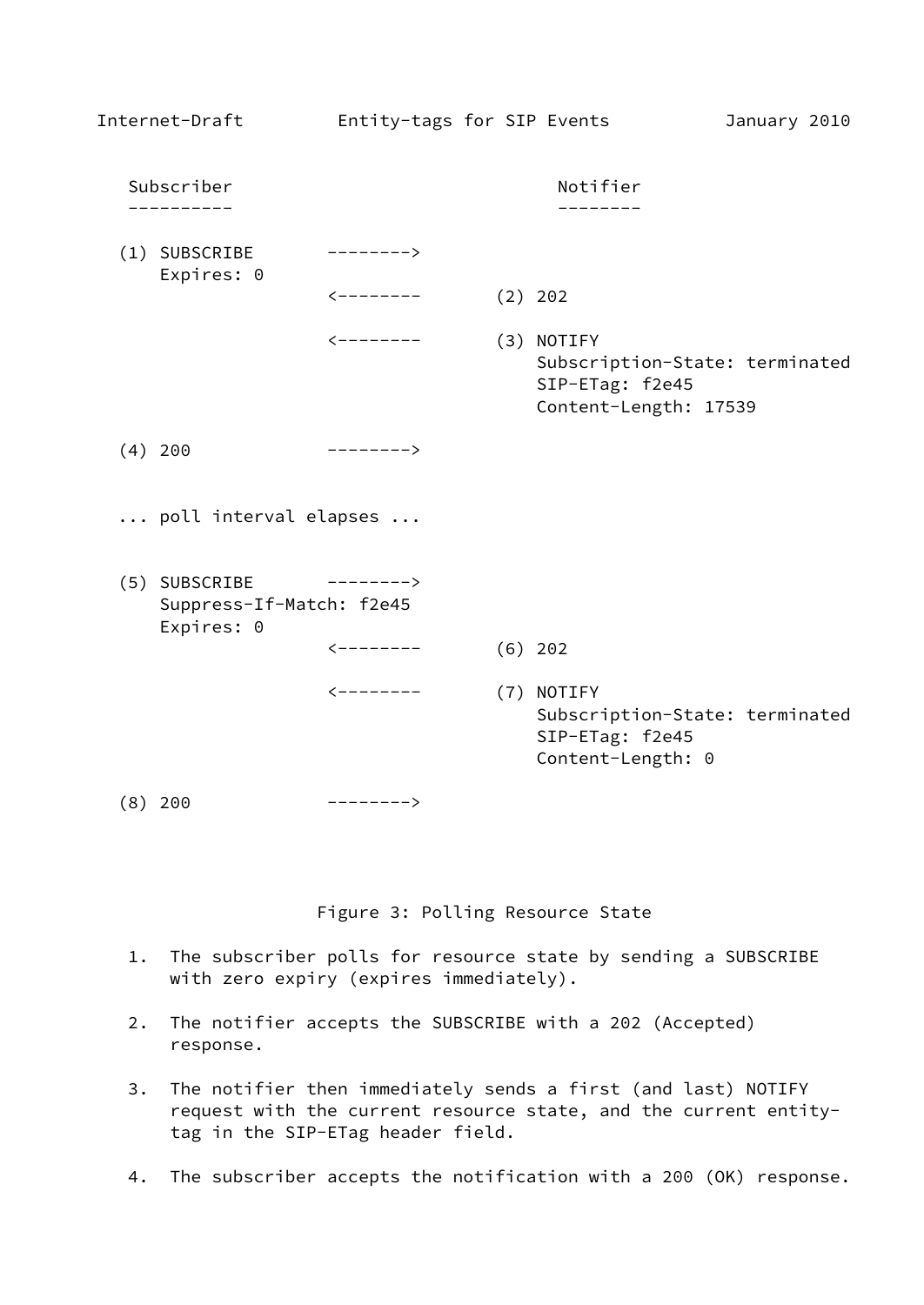<span id="page-18-1"></span>Internet-Draft Entity-tags for SIP Events January 2010

- 5. After some arbitrary poll interval, the subscriber sends another SUBSCRIBE with a Suppress-If-Match header field that includes the entity-tag received in the previous NOTIFY.
- 6. The notifier accepts the SUBSCRIBE with a 202 (Accepted) response. (202 would be used to indicate that the subscription request was understood without also indicating that it was authorized, as per section 3.1.6.1 of SIP Specific Event Notification" [[RFC3265](https://datatracker.ietf.org/doc/pdf/rfc3265)].)
- 7. Since the resource state has not changed since the previous poll occurred, the notifier sends a NOTIFY message with no body. It also mirrors the current entity-tag of the resource in the SIP- ETag header field.
- 8. The subscriber accepts the notification with a 200 (OK) response.

<span id="page-18-0"></span>[5.5](#page-18-0). Resuming a Subscription

 Resuming a subscription means the ability to continue an earlier subscription that either closed abruptly, or was explicitly terminated. When resuming, the subscription is established without transmitting the resource state. This is accomplished with conditional notification and the Suppress-If-Match header field:

|     | Subscriber                            |           |     | Notifier                                                                     |
|-----|---------------------------------------|-----------|-----|------------------------------------------------------------------------------|
|     |                                       |           |     |                                                                              |
| (1) | SUBSCRIBE<br>Suppress-If-Match: ega23 | --------> |     |                                                                              |
|     | Expires: 3600                         | <-------- |     | (2) 202                                                                      |
|     |                                       | <-------- | (3) | NOTIFY<br>Subscription-State: active<br>SIP-ETag: ega23<br>Content-Length: 0 |
| 4   | 200                                   | --------  |     |                                                                              |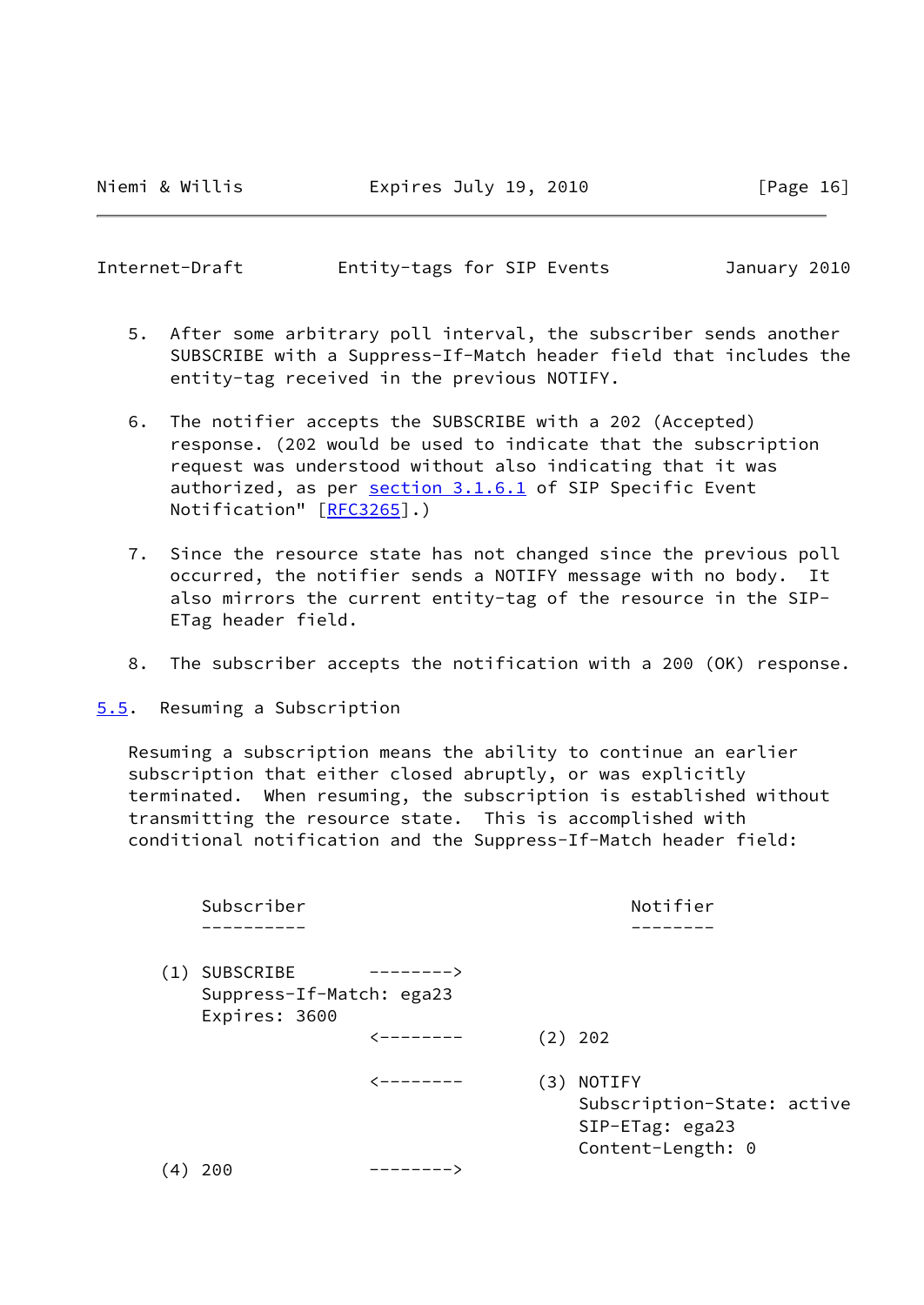# Figure 4: Resuming a Subscription

 1. The subscriber attempts to resume an earlier subscription by including a Suppress-If-Match header field with the entity-tag it last received.

| Niemi & Willis | Expires July 19, 2010 | [Page 17] |
|----------------|-----------------------|-----------|
|----------------|-----------------------|-----------|

<span id="page-19-1"></span>Internet-Draft Entity-tags for SIP Events January 2010

- 2. The notifier accepts the subscription after proper authentication and authorization, by sending a 202 (Accepted) response.
- 3. Since the condition is true, the notifier then immediately sends an initial NOTIFY request that has no body. It also mirrors the current entity-tag of the resource in the SIP-ETag header field.
- 4. The subscriber accepts the NOTIFY and sends a 200 (OK) response.

 Had the entity-tag not been valid any longer, the condition would have evaluated to false, and the NOTIFY would have had a body containing the latest resource state.

# <span id="page-19-0"></span>[5.6](#page-19-0). Refreshing a Subscription

 To refresh a subscription using conditional notification, the subscriber creates a subscription refresh before the subscription expires, and uses the Suppress-If-Match header field:

Subscriber Notifier ---------- -------- (1) SUBSCRIBE --------> Suppress-If-Match: aba91 Expires: 3600  $\left(---------\right)$  (2) 204 Expires: 3600

Figure 5: Refreshing a Subscription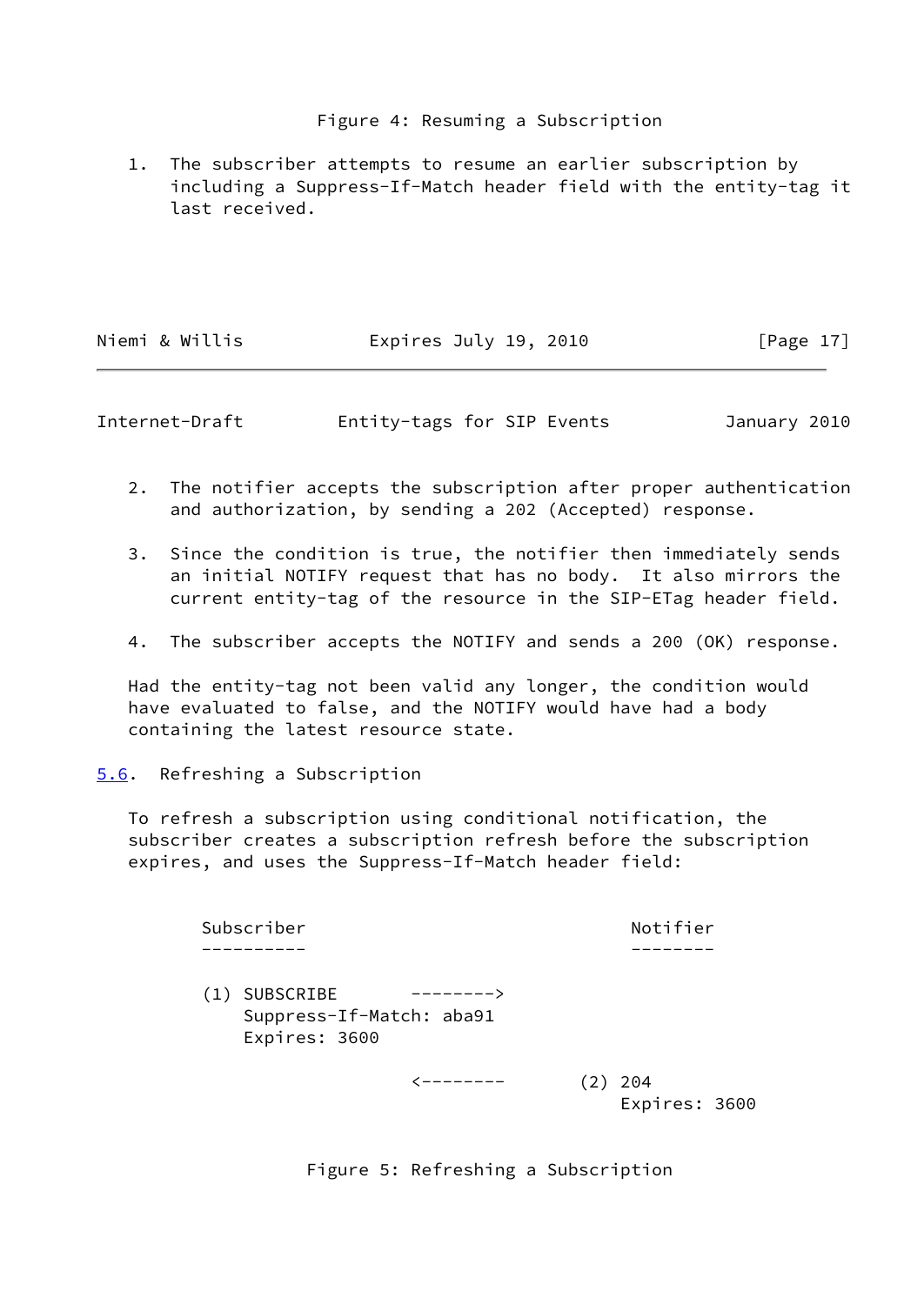- 1. Before the subscription expires, the subscriber sends a SUBSCRIBE request that includes the Suppress-If-Match header field with the latest entity-tag it has seen.
- 2. If the condition evaluates to true, the notifier sends a 204 (No Notification) response and sends no NOTIFY request. The Expires header field of the 204 (No Notification) indicates the new expiry time.
- <span id="page-20-0"></span>[5.7](#page-20-0). Terminating a Subscription

 To terminate a subscription using conditional notification, the subscriber creates a SUBSCRIBE request with a Suppress-If-Match condition:

<span id="page-20-2"></span>

|    | Niemi & Willis              | Expires July 19, 2010                                                                                                                                               |           | [Page 18]    |
|----|-----------------------------|---------------------------------------------------------------------------------------------------------------------------------------------------------------------|-----------|--------------|
|    | Internet-Draft              | Entity-tags for SIP Events                                                                                                                                          |           | January 2010 |
|    | Subscriber                  |                                                                                                                                                                     | Notifier  |              |
|    | (1) SUBSCRIBE<br>Expires: 0 | ————————><br>Suppress-If-Match: ega23                                                                                                                               |           |              |
|    |                             | $\leftarrow$ - - - - - - -                                                                                                                                          | $(2)$ 204 |              |
|    |                             | Figure 6: Terminating a Subscription                                                                                                                                |           |              |
| 1. |                             | The subscriber decides to terminate the subscription and sends a<br>SUBSCRIBE request with the Suppress-If-Match condition with the<br>entity-tag it has last seen. |           |              |

 2. If the condition evaluates to true, the notifier sends a 204 (No Notification) response, which concludes the subscription, and the subscriber can clear all state related to the subscription.

<span id="page-20-1"></span>[5.8](#page-20-1). Handling Transient Errors

This section is non-normative.

 In some deployments, there may be Back-to-Back User Agent (B2BUA) devices that track SIP dialogs such as subscription dialogs. These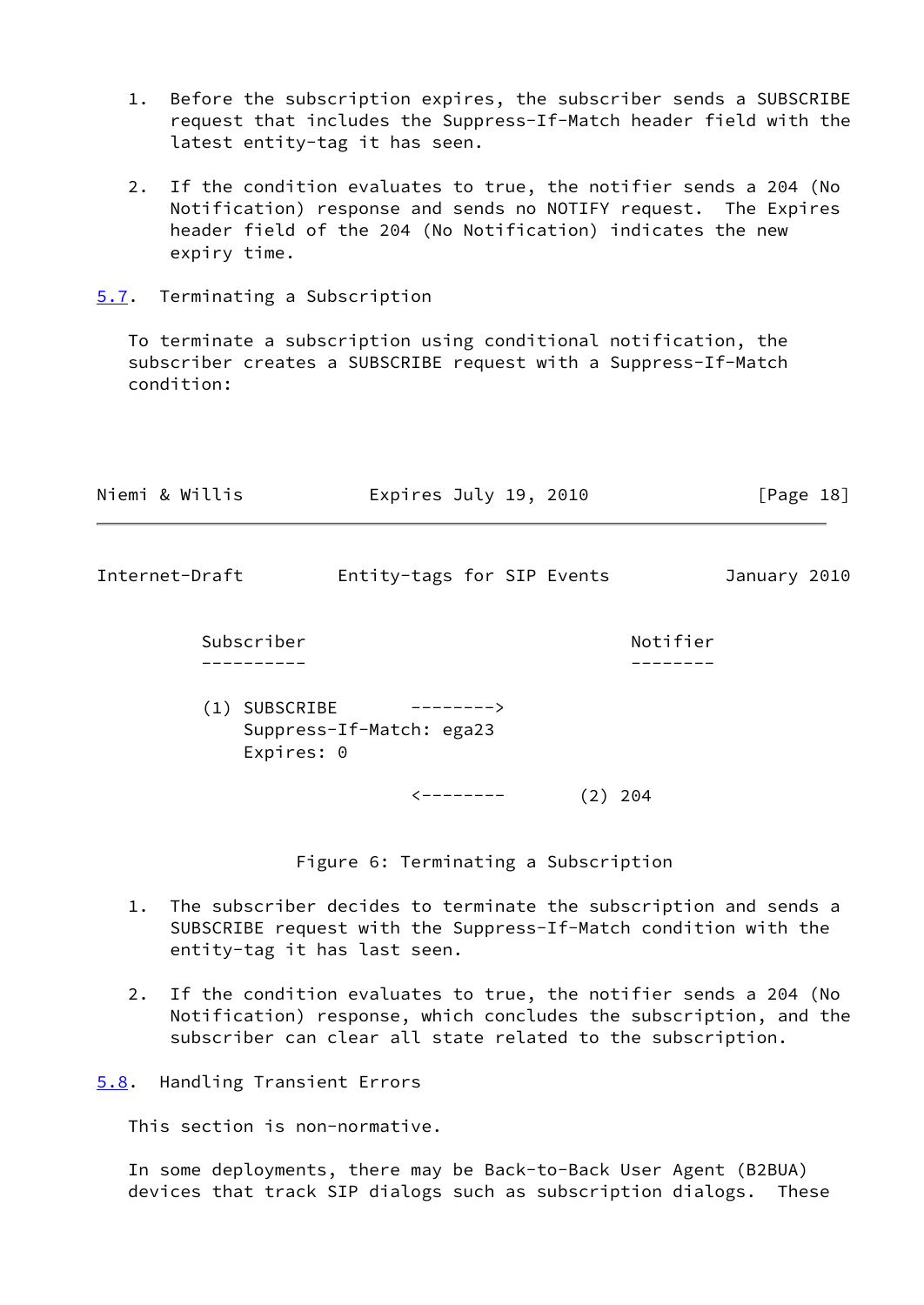devices may be unaware of the conditional notification mechanism.

 It is possible that some B2BUA devices may treat a NOTIFY with suppressed body as an error, or may expect all SUBSCRIBE messages to have an associated NOTIFY message.

 In general, there is very little that an endpoint can do to recover from such transient errors. The most that can be done is to try to detect such errors, and define a fall back behavior.

 If subscribers encounter transient errors in conditional notification, they should disable the feature and fall back to normal subscription behavior.

<span id="page-21-0"></span>[6](#page-21-0). Notifier Behavior

 This section augments the notifier behavior as specified in [RFC3265](https://datatracker.ietf.org/doc/pdf/rfc3265) [\[RFC3265](https://datatracker.ietf.org/doc/pdf/rfc3265)].

Niemi & Willis **Expires July 19, 2010** [Page 19]

<span id="page-21-2"></span>Internet-Draft Entity-tags for SIP Events January 2010

# <span id="page-21-1"></span>[6.1](#page-21-1). Generating Entity-tags

 An entity-tag is a token carried in the SIP-ETag header field, and it is opaque to the client. The notifier is free to decide on any means for generating the entity-tag. It can have any value, except for "\*". For example, one possible method is to implement the entity-tag as a simple counter, incrementing it by one for each generated notification per resource.

 A notifier MUST generate entity-tags for event notifications of all resources it is responsible for. The entity-tag MUST be unique across all versions of all entities for each state of a resource as reported by a given event package. Otherwise said, for any subscription or sequence of subscriptions to a specific resource using a singular event package, each entity tag produced MUST map to one and only one presentation of resource state (entity). Two identical entities for a specific resource might or might not have identical entity tags; this decision is left to the notifier.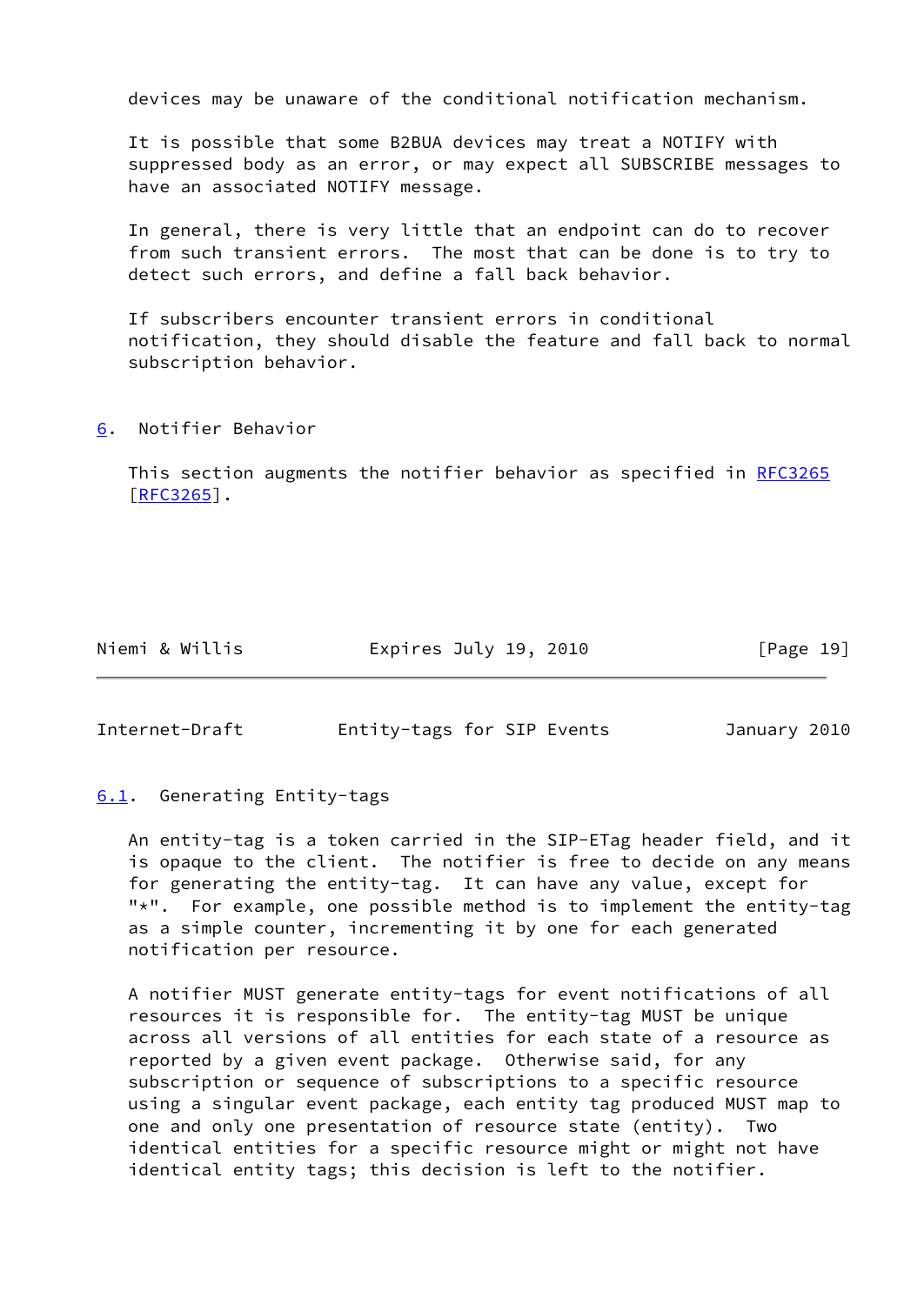An entity-tag is considered valid for as long as the entity exits. An entity becomes stale when its version is no longer the current one. The notifier MUST remember (or be able to recalculate) the entity-tag of an entity as long as the version of the entity is current. The notifier MAY remember the entity-tag longer than this, e.g., for implementing journaled state differentials [\(Section 6.4](#page-23-0)).

 The entity tag values used in publications are not necessarily shared with the entity tag values used in subscriptions. This is because there may not always be a one-to-one mapping between a publication and a notification of state change; there may be several sources to the event composition process, and a publication into a resource may not affect the resulting entity.

#### <span id="page-22-0"></span>[6.2](#page-22-0). Suppressing NOTIFY Bodies

 When a condition in a SUBSCRIBE request for suppressing notifications is true (i.e., the local entity-tag for the resource state and the entity-tag in a Suppress-If-Match header field are byte-wise identical) but there are reportable changes in the NOTIFY header (e.g., the Subscription-State has changed), the notifier MUST suppress the body of the NOTIFY request. That is, the resulting NOTIFY contains no Content-Type header field, the Content-Length is set to zero, and no payload is attached to the message.

 Additionally, when a condition in a SUBSCRIBE request for suppressing notifications is true and the SUBSCRIBE message is not sent within an established dialog, the notifier MUST send a NOTIFY request with a suppressed entity body.

| Niemi & Willis<br>Expires July 19, 2010<br>[Page 20] |  |
|------------------------------------------------------|--|
|------------------------------------------------------|--|

<span id="page-22-2"></span>Internet-Draft Entity-tags for SIP Events January 2010

 Suppressing the entity body of a NOTIFY does not change the current entity-tag of the resource. Hence, the NOTIFY MUST contain a SIP- Etag header field that contains the unchanged entity-tag of the resource state.

 A Suppress-If-Match header field that includes an entity-tag with the value of "\*" MUST always evaluate to true.

<span id="page-22-1"></span>[6.3](#page-22-1). Suppressing NOTIFY Requests

 When a condition in a SUBSCRIBE request to suppress notifications is true (i.e., the local entity-tag of the resource and the entity-tag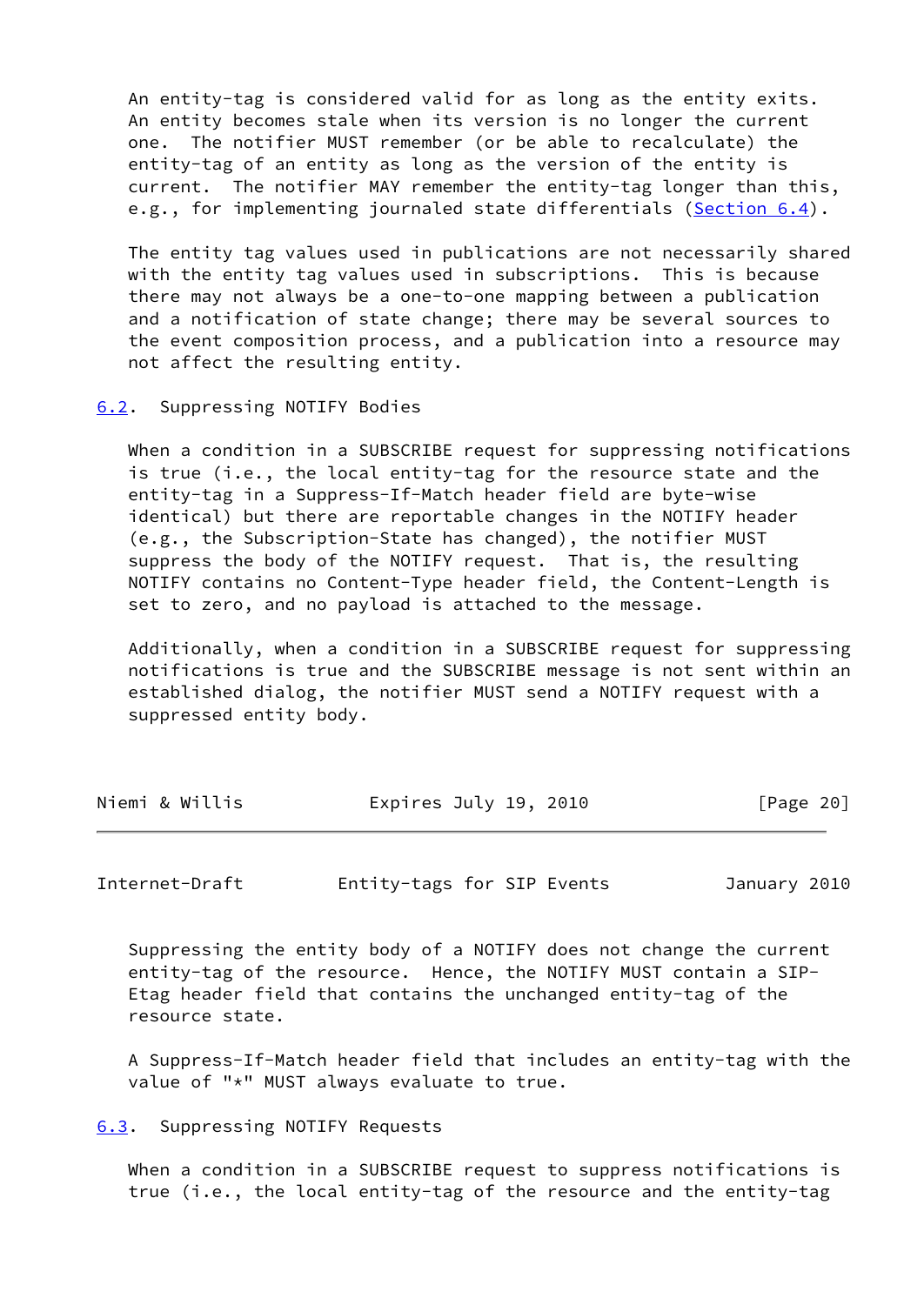in a Suppress-If-Match header field match), and the SUBSCRIBE is sent within an established dialog, then the notifier MUST suppress the resulting NOTIFY request, and generate a 204 (No Notification) response. As long as the condition remains true, and there are no reportable changes in the NOTIFY header, all subsequent NOTIFY requests MUST also be suppressed.

 Notifiers MUST NOT suppress a NOTIFY unless the corresponding SUBSCRIBE message was sent in an established dialog.

 A successful conditional SUBSCRIBE request MUST extend the subscription expiry time.

 Suppressing the entire NOTIFY has no effect on the entity-tag of the resource. In other words, it remains unchanged.

 A Suppress-If-Match header field that includes an entity-tag with the value of "\*" MUST always evaluate to true.

<span id="page-23-0"></span>[6.4](#page-23-0). State Differentials

 Some event packages support a scheme where notifications contain state differentials, or state deltas [\[RFC3265](https://datatracker.ietf.org/doc/pdf/rfc3265)] instead of complete resource state.

 Further extensions could define means for notifiers to keep track of the state changes of a resource, e.g., storing the changes in a journal. If a condition fails, the notifier would then send a state differential in the NOTIFY rather than the full state of the event resource. This is only possible if the event package and the subscriber both support a payload format that has this capability.

 When state differentials are sent, the SIP-ETag header field MUST contain an entity-tag that corresponds to the full resource state.

| Niemi & Willis<br>Expires July 19, 2010 | [Page 21] |
|-----------------------------------------|-----------|
|-----------------------------------------|-----------|

<span id="page-23-2"></span>

| Internet-Draft | Entity-tags for SIP Events |  |  | January 2010 |  |
|----------------|----------------------------|--|--|--------------|--|
|----------------|----------------------------|--|--|--------------|--|

<span id="page-23-1"></span>[6.5](#page-23-1). List Subscriptions

 The Event Notification Extension for Resource Lists [\[RFC4662](https://datatracker.ietf.org/doc/pdf/rfc4662)] defines a mechanism for subscribing to a homogeneous list of resources using the SIP events framework.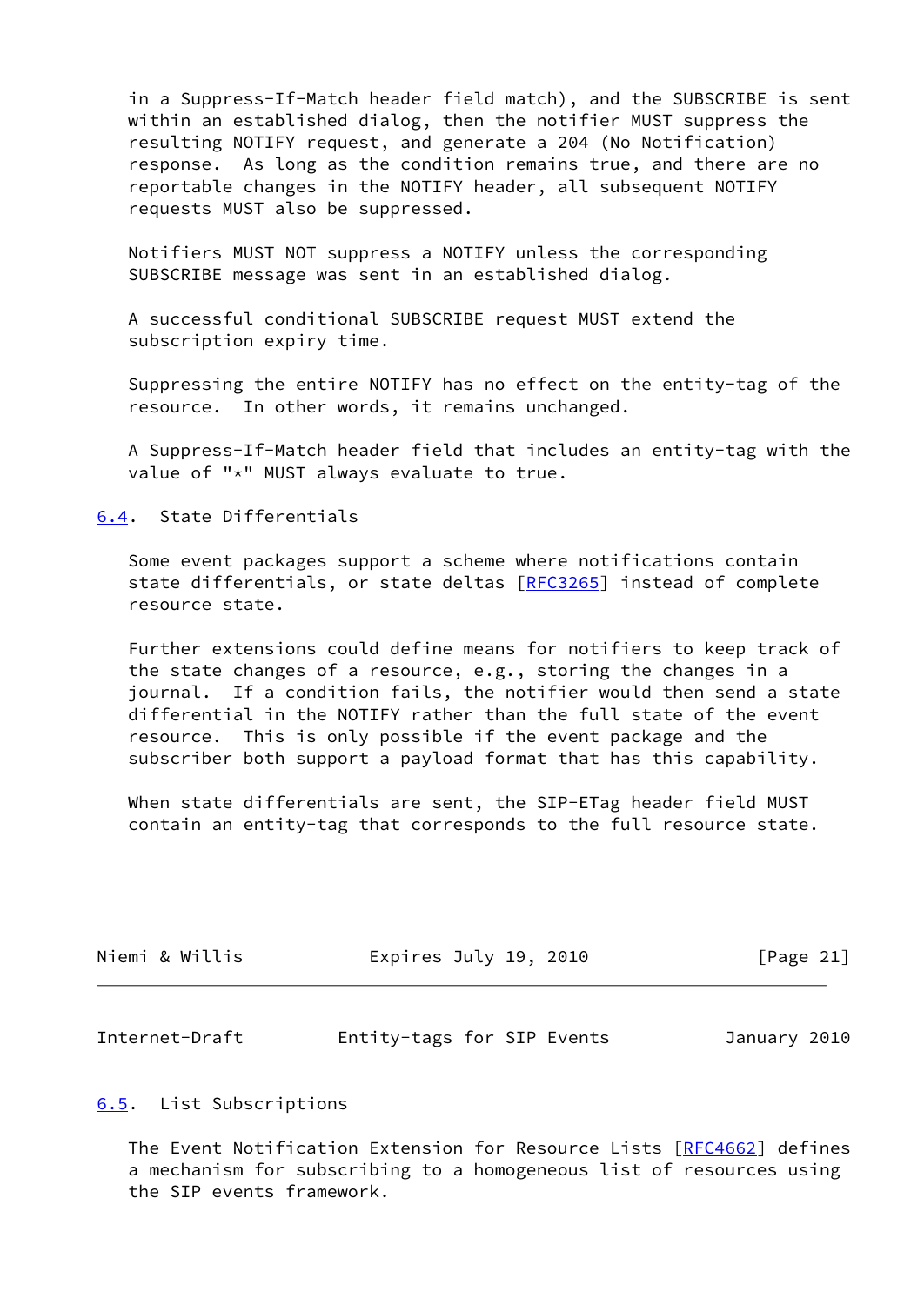A list subscription delivers event notifications that contain both Resource List Meta-Information (RLMI) documents as well as the resource state of the individual resources on the list.

 Implementations MUST consider the full resource state of a resource list including RLMI and the entity-header as the entity to which the entity-tag applies.

### <span id="page-24-0"></span>[7](#page-24-0). Protocol Element Definitions

 This section describes the protocol extensions required for conditional notification.

<span id="page-24-1"></span>[7.1](#page-24-1). 204 (No Notification) Response Code

 The 204 (No Notification) response code indicates that the request was successful, but the notification associated with the request will not be sent. It is valid only in response to a SUBSCRIBE message sent within an established dialog.

 The response code is added to the "Success" production rule in the SIP [\[RFC3261](https://datatracker.ietf.org/doc/pdf/rfc3261)] message grammar.

<span id="page-24-2"></span>[7.2](#page-24-2). Suppress-If-Match Header Field

 The Suppress-If-Match header field is added to the definition of the "message-header" rule in the SIP [\[RFC3261](https://datatracker.ietf.org/doc/pdf/rfc3261)] grammar. Its use is described in [Section 5](#page-13-0), [Section 6.3](#page-22-1) and [Section 6.2](#page-22-0).

 This header field is allowed to appear in any request, but its behavior is only defined for the SUBSCRIBE request.

# <span id="page-24-3"></span>[7.3](#page-24-3). Grammar

 This section defines the formal syntax for extensions described in this memo in Augmented BNF (ABNF) [[RFC5234](https://datatracker.ietf.org/doc/pdf/rfc5234)]. The rules defined here augment and reference the syntax defined in [RFC3261 \[RFC3261](https://datatracker.ietf.org/doc/pdf/rfc3261)] and [RFC3903](https://datatracker.ietf.org/doc/pdf/rfc3903) [\[RFC3903](https://datatracker.ietf.org/doc/pdf/rfc3903)].

| Niemi & Willis<br>Expires July 19, 2010 | [Page 22] |
|-----------------------------------------|-----------|
|-----------------------------------------|-----------|

<span id="page-24-4"></span>

Internet-Draft Entity-tags for SIP Events January 2010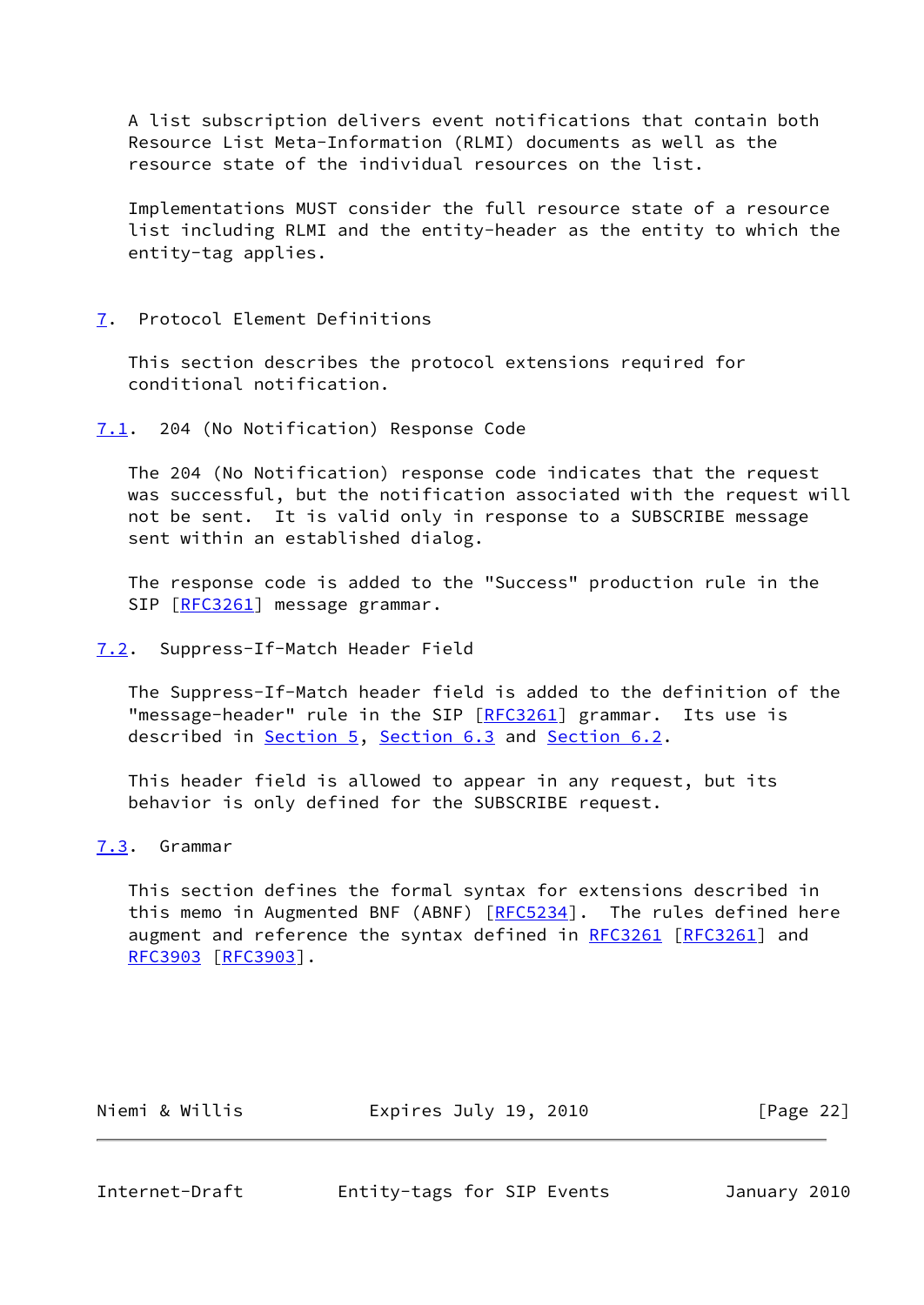Success  $=$  / "204" ; No Notification

; Success is defined in [RFC3261](https://datatracker.ietf.org/doc/pdf/rfc3261).

message-header =/ Suppress-If-Match

; message-header is defined in [RFC3261.](https://datatracker.ietf.org/doc/pdf/rfc3261)

```
 Suppress-If-Match = "Suppress-If-Match" HCOLON ( entity-tag / "*" )
```
; entity-tag is defined in [RFC3903](https://datatracker.ietf.org/doc/pdf/rfc3903).

<span id="page-25-0"></span>[8](#page-25-0). IANA Considerations

 This document registers a new response code and a new header field name.

 Note to IANA and the RFC editor: please replace all occurrences of RFCXYZ in this section with the RFC number of this specification upon publication.

<span id="page-25-1"></span>[8.1](#page-25-1). 204 (No Notification) Response Code

 This document registers a new response code. This response code is defined by the following information, which has been added to the methods and response-codes sub-registry under <http://www.iana.org/assignments/sip-parameters>.

This information is to be added under "Successful 2xx" category.

| -------------------+----------<br>Response Code | Reference |
|-------------------------------------------------|-----------|
| 204 No Notification   [RFCXYZ]                  |           |

# <span id="page-25-2"></span>[8.2](#page-25-2). Suppress-If-Match Header Field

 This document registers a new SIP header field called Suppress-If- Match. This header field is defined by the following information, which has been added to the header fields sub-registry under <http://www.iana.org/assignments/sip-parameters>.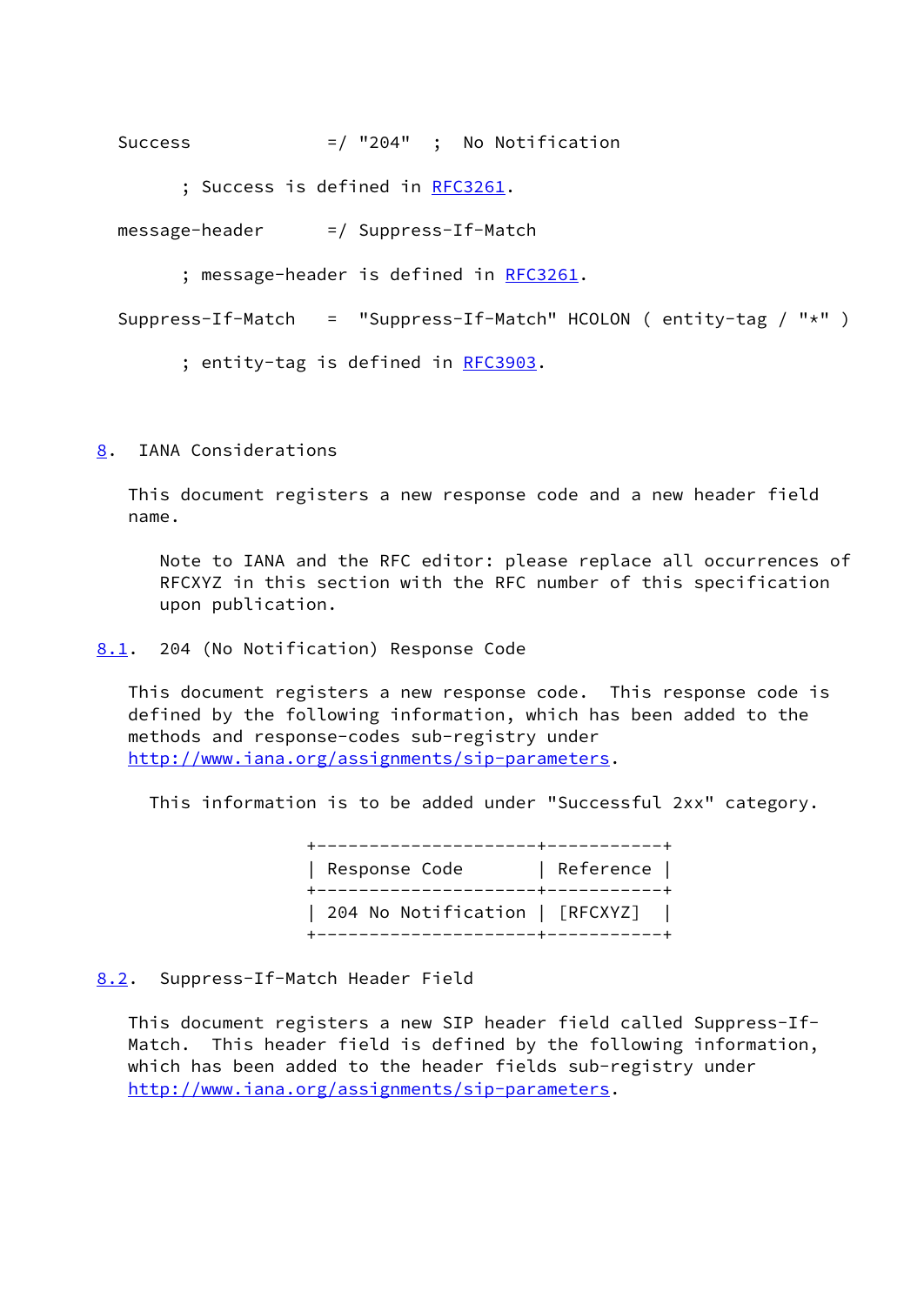<span id="page-26-1"></span>Internet-Draft Entity-tags for SIP Events January 2010

| Header Name       | Compact   Reference |
|-------------------|---------------------|
| Suppress-If-Match | [RFCXYZ]            |

# <span id="page-26-0"></span>[9](#page-26-0). Security Considerations

 The security considerations for SIP event notification are extensively discussed in [RFC 3265](https://datatracker.ietf.org/doc/pdf/rfc3265) [[RFC3265](https://datatracker.ietf.org/doc/pdf/rfc3265)]. This specification introduces an optimization to SIP event notification, which in itself does not alter the security properties of the protocol.

#### <span id="page-26-2"></span>[10.](#page-26-2) Acknowledgments

 The following people have contributed corrections and suggestions to this document: Adam Roach, Sean Olson, Johnny Vrancken, Pekka Pessi, Eva Leppanen, Krisztian Kiss, Peili Xu, Avshalom Houri, David Viamonte, Jonathan Rosenberg, Qian Sun, Dale Worley, Tolga Asveren, Brian Stucker, Eric Rescorla, Arun Arunachalam and the SIP and SIMPLE working groups.

#### <span id="page-26-3"></span>[11.](#page-26-3) References

### <span id="page-26-4"></span>[11.1](#page-26-4). Normative References

- [RFC2119] Bradner, S., "Key words for use in RFCs to Indicate Requirement Levels", [BCP 14](https://datatracker.ietf.org/doc/pdf/bcp14), [RFC 2119](https://datatracker.ietf.org/doc/pdf/rfc2119), March 1997.
- [RFC3261] Rosenberg, J., Schulzrinne, H., Camarillo, G., Johnston, A., Peterson, J., Sparks, R., Handley, M., and E. Schooler, "SIP: Session Initiation Protocol", [RFC 3261](https://datatracker.ietf.org/doc/pdf/rfc3261), June 2002.
- [RFC3265] Roach, A., "Session Initiation Protocol (SIP)-Specific Event Notification", [RFC 3265](https://datatracker.ietf.org/doc/pdf/rfc3265), June 2002.
- [RFC3903] Niemi, A., "Session Initiation Protocol (SIP) Extension for Event State Publication", [RFC 3903](https://datatracker.ietf.org/doc/pdf/rfc3903), October 2004.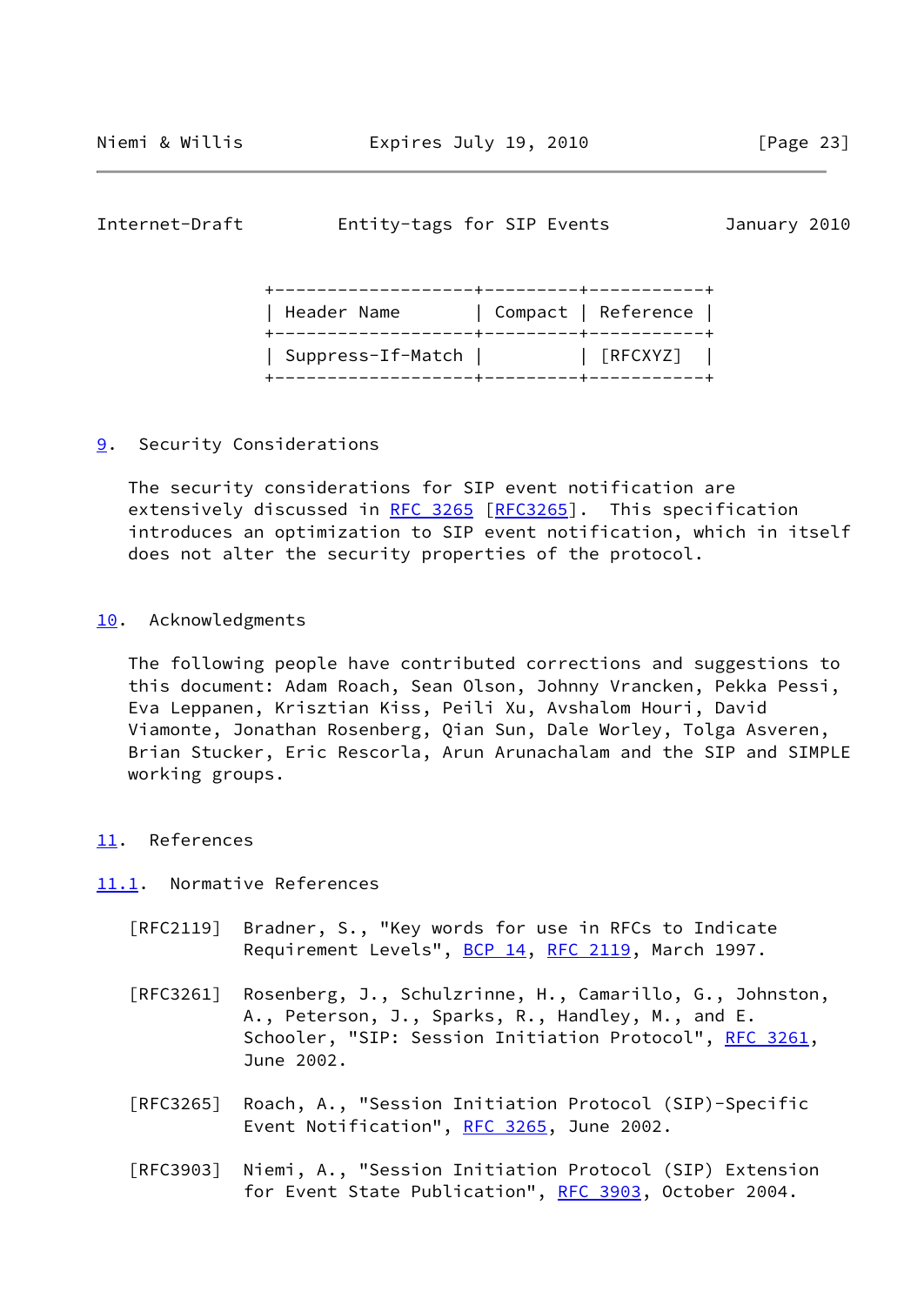[RFC5234] Crocker, D. and P. Overell, "Augmented BNF for Syntax Specifications: ABNF", STD 68, [RFC 5234](https://datatracker.ietf.org/doc/pdf/rfc5234), January 2008.

| Niemi & Willis | Expires July 19, 2010 | [Page 24] |
|----------------|-----------------------|-----------|
|                |                       |           |

<span id="page-27-1"></span>Internet-Draft Entity-tags for SIP Events January 2010

#### <span id="page-27-0"></span>[11.2](#page-27-0). Informative References

- [RFC2616] Fielding, R., Gettys, J., Mogul, J., Frystyk, H., Masinter, L., Leach, P., and T. Berners-Lee, "Hypertext Transfer Protocol --  $HTTP/1.1$ ", [RFC 2616,](https://datatracker.ietf.org/doc/pdf/rfc2616) June 1999.
- [RFC3515] Sparks, R., "The Session Initiation Protocol (SIP) Refer Method", [RFC 3515,](https://datatracker.ietf.org/doc/pdf/rfc3515) April 2003.
- [RFC3680] Rosenberg, J., "A Session Initiation Protocol (SIP) Event Package for Registrations", [RFC 3680,](https://datatracker.ietf.org/doc/pdf/rfc3680) March 2004.
- [RFC3842] Mahy, R., "A Message Summary and Message Waiting Indication Event Package for the Session Initiation Protocol (SIP)", [RFC 3842,](https://datatracker.ietf.org/doc/pdf/rfc3842) August 2004.
- [RFC3856] Rosenberg, J., "A Presence Event Package for the Session Initiation Protocol (SIP)", [RFC 3856,](https://datatracker.ietf.org/doc/pdf/rfc3856) August 2004.
- [RFC3859] Peterson, J., "Common Profile for Presence (CPP)", [RFC 3859,](https://datatracker.ietf.org/doc/pdf/rfc3859) August 2004.
- [RFC4662] Roach, A., Campbell, B., and J. Rosenberg, "A Session Initiation Protocol (SIP) Event Notification Extension for Resource Lists", [RFC 4662,](https://datatracker.ietf.org/doc/pdf/rfc4662) August 2006.

Authors' Addresses

 Aki Niemi Nokia P.O. Box 407 NOKIA GROUP, FIN 00045 Finland